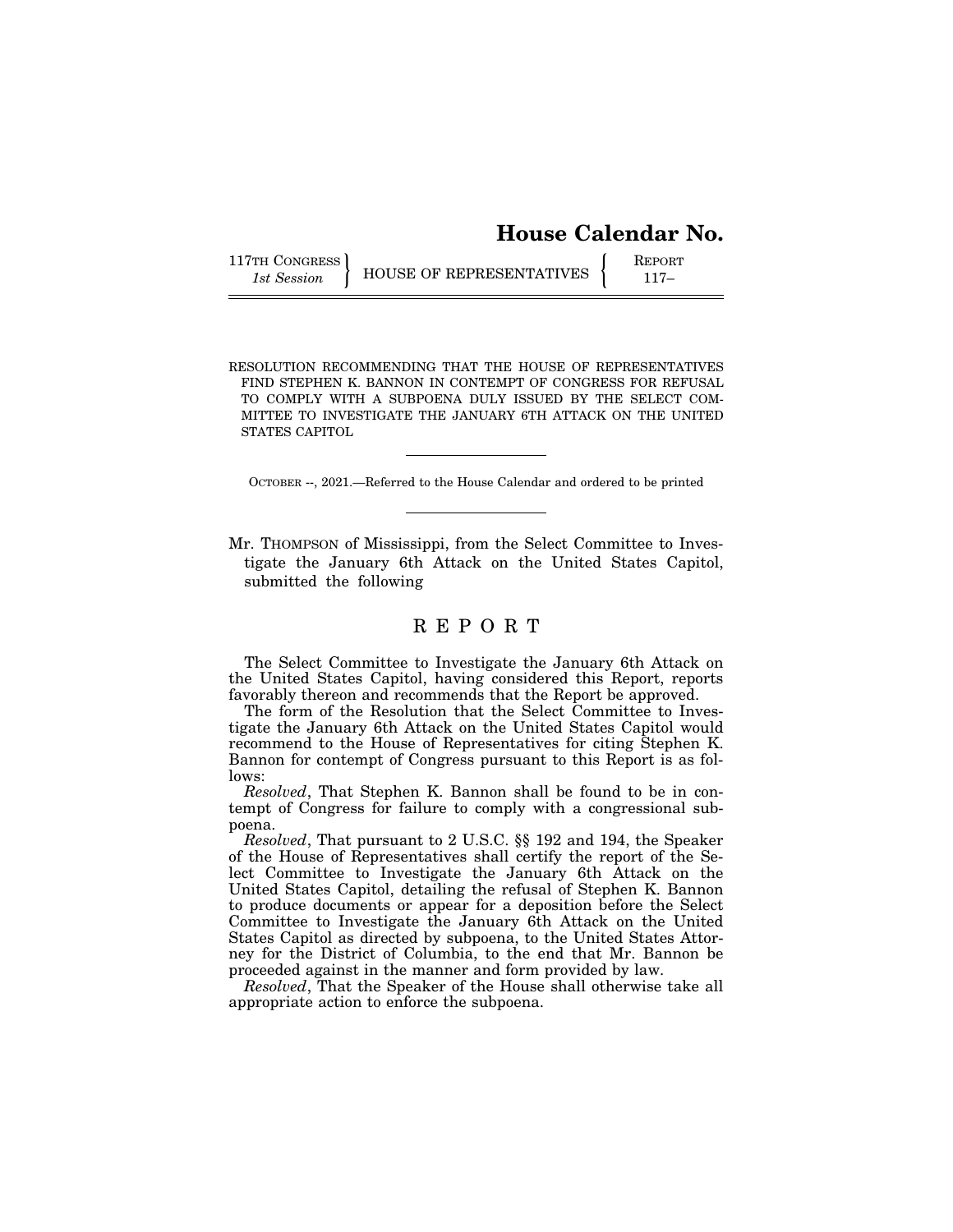### **CONTENTS**

 $P_2$ 

| rage |
|------|
|      |
|      |
| 14   |
| 14   |
| 15   |
| 15   |
|      |
| 16   |

#### PURPOSE AND SUMMARY

On January 6, 2021, a violent mob breached the security perimeter of the United States Capitol, assaulted and injured scores of police officers, engaged in hand-to-hand violence with those officers over an extended period, and invaded and occupied the Capitol building, all in an effort to halt the lawful counting of electoral votes and reverse the results of the 2020 election. In the words of many of those who participated in the violence, the attack was a direct response to false statements by then-President Donald J. Trump—beginning on election night 2020 and continuing through January 6, 2021—that the 2020 election had been stolen by corrupted voting machines, widespread fraud, and otherwise.

In response, the House adopted House Resolution 503 on June 30, 2021, establishing the Select Committee to Investigate the January 6th Attack on the United States Capitol (hereinafter referred to as the ''Select Committee'').

The Select Committee is investigating the facts, circumstances, and causes of the January 6th attack and issues relating to the peaceful transfer of power, in order to identify how the events of January 6th were planned, what actions and statements motivated and contributed to the attack on the Capitol, how the violent riot that day was coordinated with a political and public relations strategy to reverse the election outcome, and why Capitol security was insufficient to address what occurred. The Select Committee will evaluate all facets of these issues, create a public record of what occurred, and recommend to the House, and its relevant committees, corrective laws, policies, procedures, rules, or regulations.

According to many published reports, and his own public statements, Stephen K. Bannon had specific knowledge about the events planned for January 6th before they occurred. He said on his January 5th podcasts, for example:

It's not going to happen like you think it's going to happen. OK, it's going to be quite extraordinarily different. All I can say is, strap in. [. . .] You made this happen and tomorrow it's game day. So strap in. Let's get ready.<sup>1</sup>

All hell is going to break loose tomorrow. [. . .] So many people said, 'Man, if I was in a revolution, I would be in Washington.' Well, this is your time in history.2

<sup>&</sup>lt;sup>1</sup> Steve Bannon, "War Room: Pandemic, 'EP 634 – Tuesday Special (with Maggie VandenBerghe, Ben Berquam, and Peter Navarro)," (Jan. 5, 2021), available at https://rum-<br>ble.com/vch0pu-ep-634-tuesday-special-w-maggie-vandenb

navarro.html.<br><sup>2</sup> Aaron Blake, "Who could have predicted the Capitol riot? Plenty of people – including Trump<br>allies," *Washington Post*, (Jan. 28, 2021), available at https://www.washingtonpost.com/politics/<br>2021/01/28/wh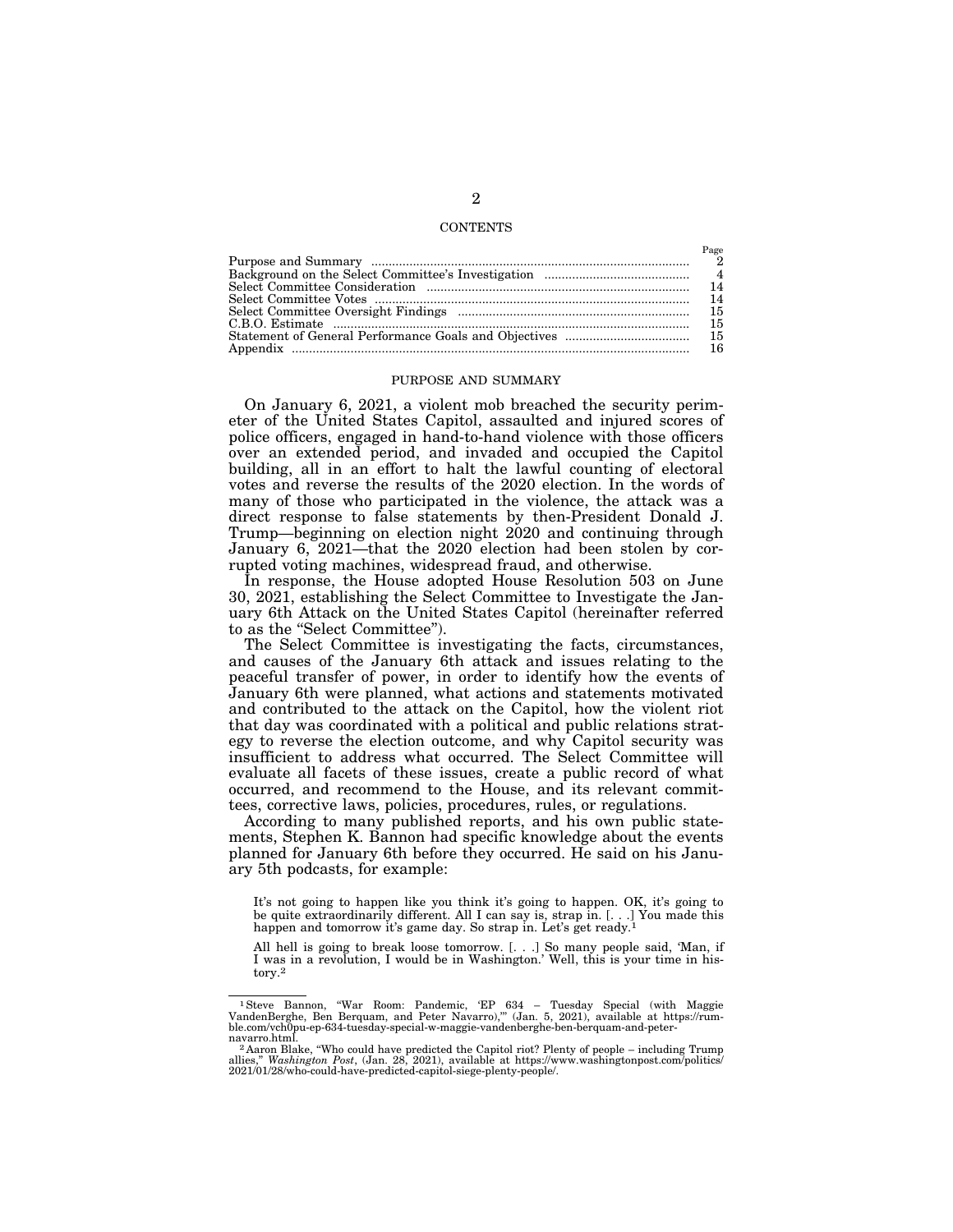Mr. Bannon appears to have had multiple roles relevant to this investigation, including his role in constructing and participating in the ''stop the steal'' public relations effort that motivated the attack, his efforts to plan political and other activity in advance of January 6th, and his participation in the events of that day from a ''war room'' organized at the Willard InterContinental Washington D.C. Hotel (the "Willard Hotel"). Although he was a private citizen not employed by the White House at the time, he reportedly spoke with Mr. Trump directly regarding the plans for January 6th on at least one occasion. In short, Mr. Bannon appears to have played a multi-faceted role in the events of January 6th, and the American people are entitled to hear his first-hand testimony regarding his actions. The Select Committee expects that such testimony will be directly relevant to its report and recommendations for legislative and other action.

On September 23, 2021, Chairman BENNIE G. THOMPSON signed a subpoena for documents and testimony and transmitted it along with a cover letter and schedule to counsel for Mr. Bannon, who accepted service on Mr. Bannon's behalf on September 24, 2021.<sup>3</sup> The subpoena required that Mr. Bannon produce responsive documents not later than October 7, 2021, and that Mr. Bannon appear for a deposition on October 14, 2021. Subsequent communications between counsel for Mr. Bannon and Chairman THOMPSON, however, failed to reach any accommodation for Mr. Bannon's appearance for testimony or production of documents. Indeed, counsel for Mr. Bannon on October 7, 2021, flatly stated that Mr. Bannon would not produce any documents or appear at the scheduled deposition, as ordered by the lawful subpoena. Although Mr. Bannon's counsel referenced vague claims of executive privilege purportedly relayed by the former President, no such claims have been presented by the former President to the Select Committee.<sup>4</sup> And although the Select Committee is confident that such claims could not bar any of its requests, there is no conceivable executive privilege claim that could bar *all* of the Select Committee's requests or justify Mr. Bannon's flat refusal to appear for the required deposition. The Chairman's October 8, 2021, response addressed the legal arguments raised by Mr. Bannon's counsel and made clear that the Select Committee expected—as the law demands—that Mr. Bannon appear before the Select Committee at his deposition and raise any privilege or other concerns regarding specific questions on the record of that proceeding.<sup>5</sup>

The contempt of Congress statute, 2 U.S.C. § 192, makes clear that a witness summoned before Congress must appear or be ''deemed guilty of a misdemeanor'' punishable by a fine of up to \$100,000 and imprisonment for up to 1 year.<sup>6</sup> Further, the Supreme Court in *United States v. Bryan* (1950) emphasized that the subpoena power is a ''public duty, which every person within the jurisdiction of the Government is bound to perform when properly

<sup>3</sup>*See* Appendix, Exs. 1, 2 (Subpoena from Chairman BENNIE G. THOMPSON to Stephen K.

Bannon and attachments (Sept. 23, 2021)).<br>
4*See Appendix, Ex.* 3 (Letter from Robert J. Costello to Chairman BENNIE G. THOMPSON (Oct. 7, 2021)).

<sup>7, 2021)). 5</sup>*See* Appendix, Ex. 4 (Letter from Chairman BENNIE G. THOMPSON to Robert J. Costello (Oct.

<sup>8, 2021)).</sup>  $\overline{\phantom{a}}$ <br>6 The prison term for this offense makes it a Class A misdemeanor. 18 U.S.C. § 3559(a)(6).<br>By that classification, the penalty for contempt of Congress specified in 2 U.S.C. § 192 increased<br>from \$1,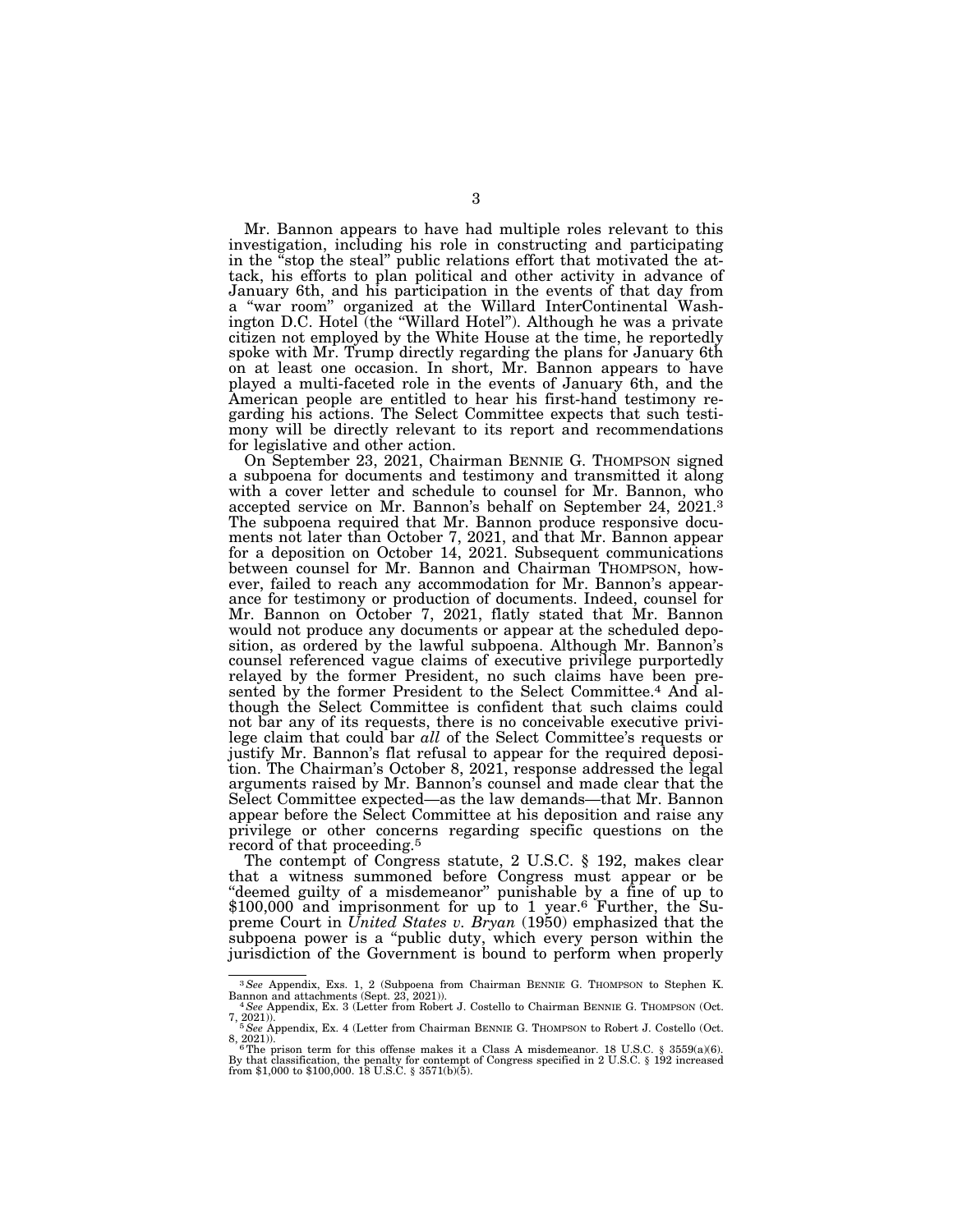summoned."<sup>7</sup> The Supreme Court recently reinforced this clear obligation by stating that ''[w]hen Congress seeks information needed for intelligent legislative action, it unquestionably remains the duty of all citizens to cooperate.''8

Mr. Bannon did not produce documents by the subpoena's October 7, 2021, deadline nor did he appear for a deposition scheduled for October 14, 2021, as ordered by the subpoena and in contravention of the clear instructions by the Select Committee Chairman on October 8, 2021, to appear at the deposition and raise any privilege concerns in response to specific questions on the record. Mr. Bannon's refusal to comply with the Select Committee's subpoena *in any way* represents willful default under the law and warrants contempt of Congress and referral to the United States Attorney for the District of Columbia for prosecution as prescribed by law. The denial of the information sought by the subpoena impairs Congress's central powers under the United States Constitution.

### BACKGROUND ON THE SELECT COMMITTEE'S INVESTIGATION

House Resolution 503 sets out the specific purposes of the Select Committee, including: • to investigate and report upon the facts, cir-

cumstances, and causes ''relating to the January 6, 2021, domestic terrorist attack upon the United States Capitol

 $\bullet$  to investigate and report upon the facts, circumstances, and causes "relating to the interference with the peaceful transfer of power"; and the peaceful transfer of power"; and<br>• to investigate and report upon the facts, cir-

cumstances, and causes relating to ''the influencing factors that fomented such an attack on American representative democracy while engaged in a constitutional process.''

The Supreme Court has long recognized Congress's oversight role. "The power of the Congress to conduct investigations is inherent in the legislative process.''9 Indeed, Congress's ability to enforce its investigatory power ''is an essential and appropriate auxiliary to the legislative function."<sup>10</sup> "Absent such a power, a legislative body could not 'wisely or effectively' evaluate those conditions 'which the legislation is intended to affect or change.'"<sup>11</sup>

The oversight powers of House and Senate committees are also codified in legislation. For example, the Legislative Reorganization Act of 1946 directed committees to ''exercise continuous watchfulness'' over the executive branch's implementation of programs within its jurisdictions,12 and the Legislative Reorganization Act of 1970 authorized committees to ''review and study, on a continuing basis, the application, administration, and execution'' of laws.13

<sup>&</sup>lt;sup>7</sup> United States v. Bryan, 339 U.S. 323, 331 (1950).<br><sup>8</sup> Trump v. Mazars USA LLP, 140 S.Ct. 2019, 2036 (2020) (emphasis in original; internal anarks removed). See also Watkins v. United States, 354 U.S. 178, 187-88 (1957 dignity of the Congress and its committees, and to testify fully with respect to matters within

the province of proper investigation."). 9*Mazars*, 140 S.Ct. at 2031 (2020) (citing *Watkins*, 354 U.S. at 187) (internal quotation marks removed).

removed). 10*Mazars*, 140 S.Ct. at 2031 (2020) (citing *McGrain v. Daugherty*, 273 U.S. 135, 174 (1927)). 11 *Ashland Oil, Inc. v. FTC*, 409 F.Supp. 297, 305 (D.D.C. 1976), aff'd, 548 F.2d 977 (D.C.Cir. 1976) (quoting *McGrain*, 273 U.S. at 175). 12Pub. L. 79–601, 79th Cong. § 136, (1946). 13Pub. L. 91–510, 91st Cong. § 118, (1970).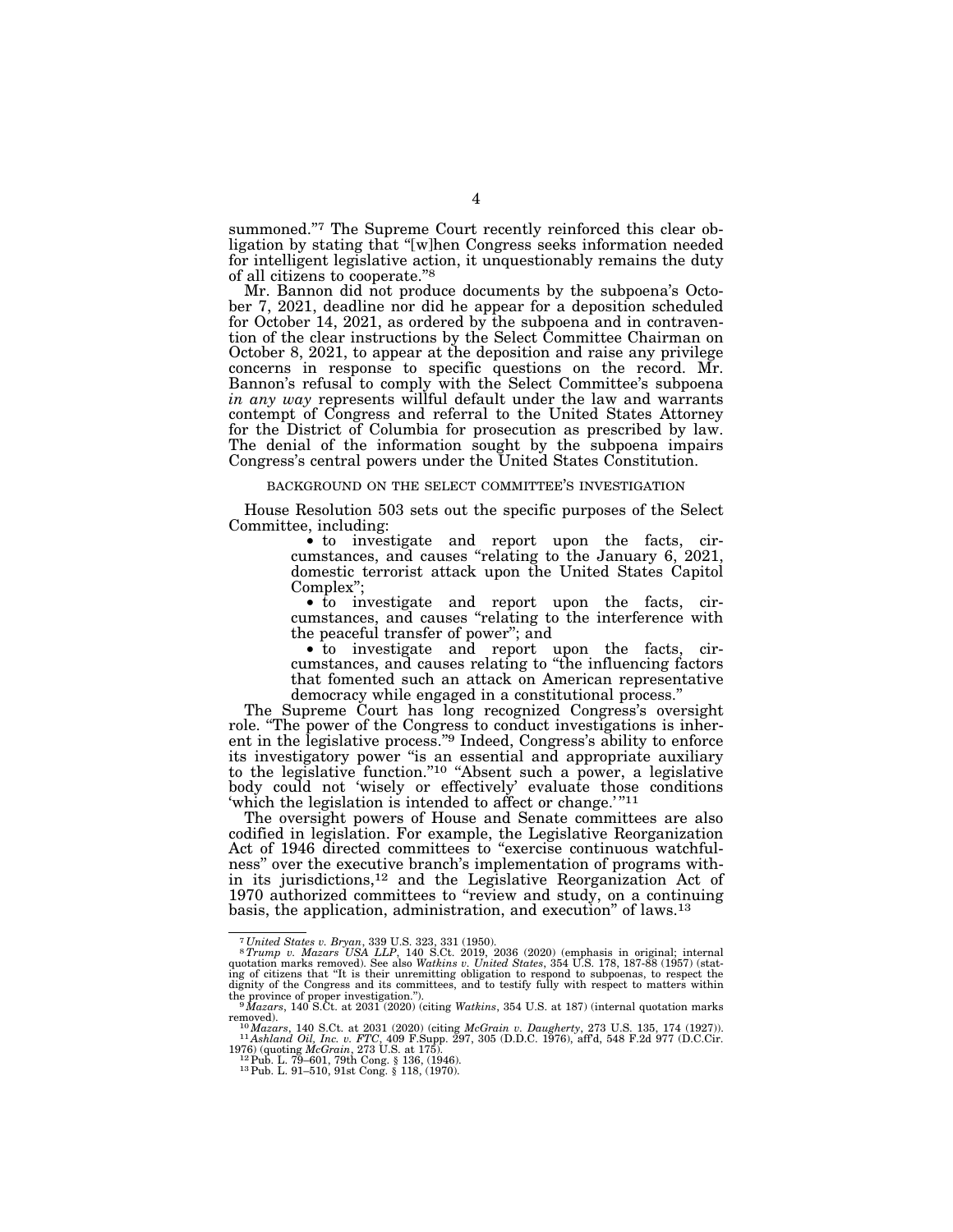Pursuant to House rule XI and House Resolution 503, the Select Committee is authorized ''to require, by subpoena or otherwise, the attendance and testimony of such witnesses and the production of books, records, correspondence, memoranda, papers, and documents as it considers necessary.'' Further, section 5(c)(4) of House Resolution 503 provides that the Chairman of the Select Committee may ''authorize and issue subpoenas pursuant to clause  $2(m)$  of rule XI in the investigation and study" conducted pursuant to the enumerated purposes and functions of the Select Committee. The Select Committee's authorizing resolution further states that the Chairman ''may order the taking of depositions, including pursuant to subpoena, by a Member or counsel of the Select Committee, in the same manner as a standing committee pursuant to section 3(b)(1) of House Resolution 8, One Hundred Seventeenth Congress.''

## *A. The Select Committee seeks information from Mr. Bannon central to its investigative purposes*

Mr. Bannon's testimony and document production are critical to the Select Committee's investigation. Among other topics, the Select Committee seeks facts that explain why the events of January 6th turned violent. Statements publicly made by Mr. Bannon on January 5, 2021, suggest that he had some foreknowledge about extreme events that would occur the next day. Mr. Bannon noted on January 5th that the country was facing a ''constitutional crisis'' and ''that crisis is about to go up about five orders of magnitude tomorrow.''14 He also stated that, ''All hell is going to break loose tomorrow. [. . .] It's not going to happen like you think it's going to happen. OK, it's going to be quite extraordinarily different."<sup>15</sup> Congress, through the Select Committee, is entitled to discover facts concerning the activities leading up to the violence on January 6th. Under House Resolution 503, the Select Committee is directed to investigate those facts, which include ''the influencing factors that fomented such an attack.'' And after making public statements on January 5th like those quoted above, Mr. Bannon is obliged by law to comply with the reasonable requests of the Select Committee through its subpoena. If any witness so close to the events leading up to the January 6th attack could decline to provide information to the Select Committee, Congress would be severely hamstrung in its ability to exercise its constitutional powers with highly relevant information informing its choices. Information in Mr. Bannon's possession is essential to putting other witnesses' testimony and productions into appropriate context and to ensuring the Select Committee can fully and expeditiously complete its work.

Mr. Bannon was the Chief Executive Officer of Mr. Trump's 2016 presidential campaign and served as then-President Trump's chief strategist, a White House position, for 8 months in 2017.<sup>16</sup> Mr.

<sup>&</sup>lt;sup>14</sup> Steve Bannon, "War Room: Pandemic, 'EP 634 – Tuesday Special (with Maggie VandenBerghe, Ben Berquam, and Peter Navarro)," (Jan. 5, 2021), available at https://rumble.com/vch0pu-ep-634-tuesday-special-w-maggie-vandenberghe-ben-berquam-and-peter-

navarro.html.<br><sup>15</sup>*Id.*<br><sup>16</sup> Brian Bennett, "You Got to Be the Last Guy He Talks To.' The Rise and Fall of Trump<br>Adviser Steve Bannon," *Time*, (Aug. 21, 2020), available at https://time.com/5882072/rise-andfall-of-steve-bannon/.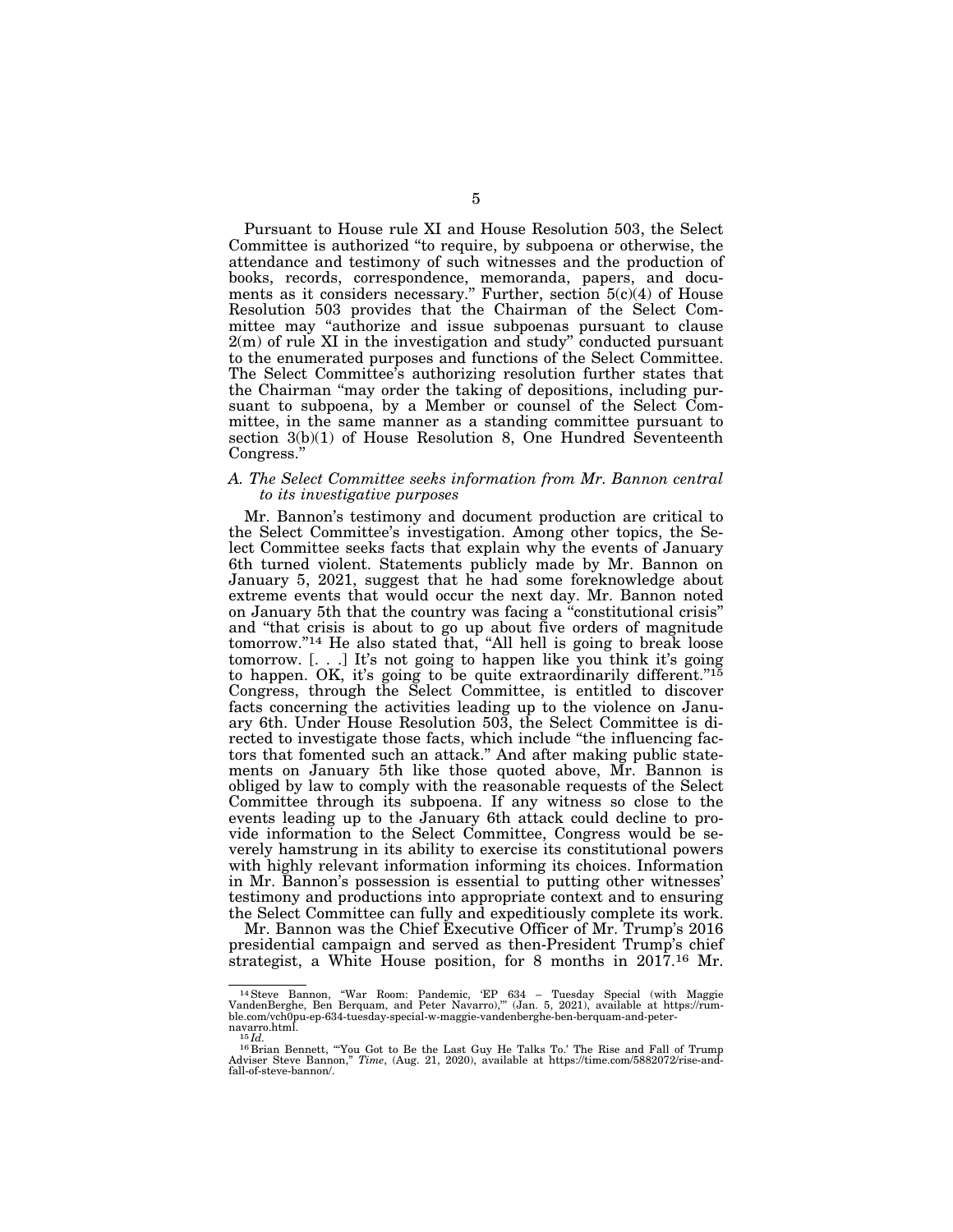Trump fired Mr. Bannon in August 2017,<sup>17</sup> and Mr. Bannon did not thereafter hold a position in the executive branch.

After Mr. Bannon left government service, he remained actively involved in media and politics. In October 2019, Mr. Bannon began a radio show and podcast focused on rallying supporters of Mr. Trump in support of various causes and issues.<sup>18</sup> According to one report, before the election even occurred in 2020, Mr. Bannon made public efforts to explain ''his belief that the Democrats are plotting to steal the 2020 election.''19 One account of conversations involving Mr. Bannon (and Mr. Trump) prior to January 6th describes Mr. Bannon as encouraging Mr. Trump to "focus on January 6th" and articulating a plan to have millions of Americans consider Mr. Biden an illegitimate President.20 That same reporting suggests that Mr. Bannon was in frequent contact with the White House in late-December and early-January and spoke directly with the President several times.<sup>21</sup> Mr. Bannon is reported to have urged then-President Trump to pressure then-Vice President Michael R. Pence to assist in overturning the results of the 2020 election.<sup>22</sup>

Mr. Bannon was reportedly encouraging President Trump's supporters to take dramatic action. According to one report, immediately after the November 3rd election, Mr. Bannon began promoting false conspiracy claims that the election had been stolen and referred to the election as "a mass fraud."<sup>23</sup>

The day before the January 6th attack on the Capitol, Mr. Bannon predicted that "All hell is going to break loose tomorrow."24 He told the listeners of his radio show:

It's not going to happen like you think it's going to happen. OK, it's going to be quite extraordinarily different. All I can say is, strap in. [. . .] You made this happen and tomorrow it's game day. So strap in. Let's get ready.<sup>25</sup>

#### He added:

So many people said, ''Man, if I was in a revolution, I would be in Washington.'' Well, this is your time in history.26

#### And:

how-the-democrats-are-plotting-to-steal-the-2020-election.<br><sup>20</sup>Bob Woodward and Robert Costa, *Peril*, (New York: Simon & Shuster, 2021), p. 207.<br><sup>22</sup>Id., pp. 207, 233–234.<br><sup>22</sup>Rd., p. 207.<br><sup>23</sup>Rob Kuznia, et al., "Stop t steal-disinformation-campaign-invs/index.html.

24 Aaron Blake, ''Who could have predicted the Capitol riot? Plenty of people – including

Trump allies," *Washington Post*, (Jan. 28, 2021), available at https://www.washingtonpost.com/<br>politics/2021/01/28/who-could-have-predicted-capitol-siege-plenty-people/<br><sup>25</sup> Steve Bannon, "War Room: Pandemic, 'EP 634 – Tu

<sup>&</sup>lt;sup>17</sup> Jeff Mason and Steve Holland, "Trump fired adviser Bannon," Reuters, (Aug. 18, 2017), available at https://www.reuters.com/article/us-usa-trump-bannon/trump-fires-adviser-bannon-

idUSKCN1AY205.<br><sup>18</sup>Daniel Lippman, "Steve Bannon launches radio show and podcast on impeachment," *Polit-*<br>ico, (Oct. 24, 2019), available at https://www.politico.com/news/2019/10/22/steve-bannon-radio-

show-podcast-impeachment-055167.<br><sup>19</sup>E.g., KUSI Newsroom, "Steve Bannon explains how the Democrats are plotting to steal the<br>2020 election," KUSI, (Oct. 1, 2020), available at https://www.kusi.com/steve-bannon-explains-

navarro.html.<br><sup>26</sup>Aaron Blake, "Who could have predicted the Capitol riot? Plenty of people – including<br>Trump allies," *Washington Post*, (Jan. 28, 2021), available at https://www.washingtonpost.com/<br>politics/2021/01/28/wh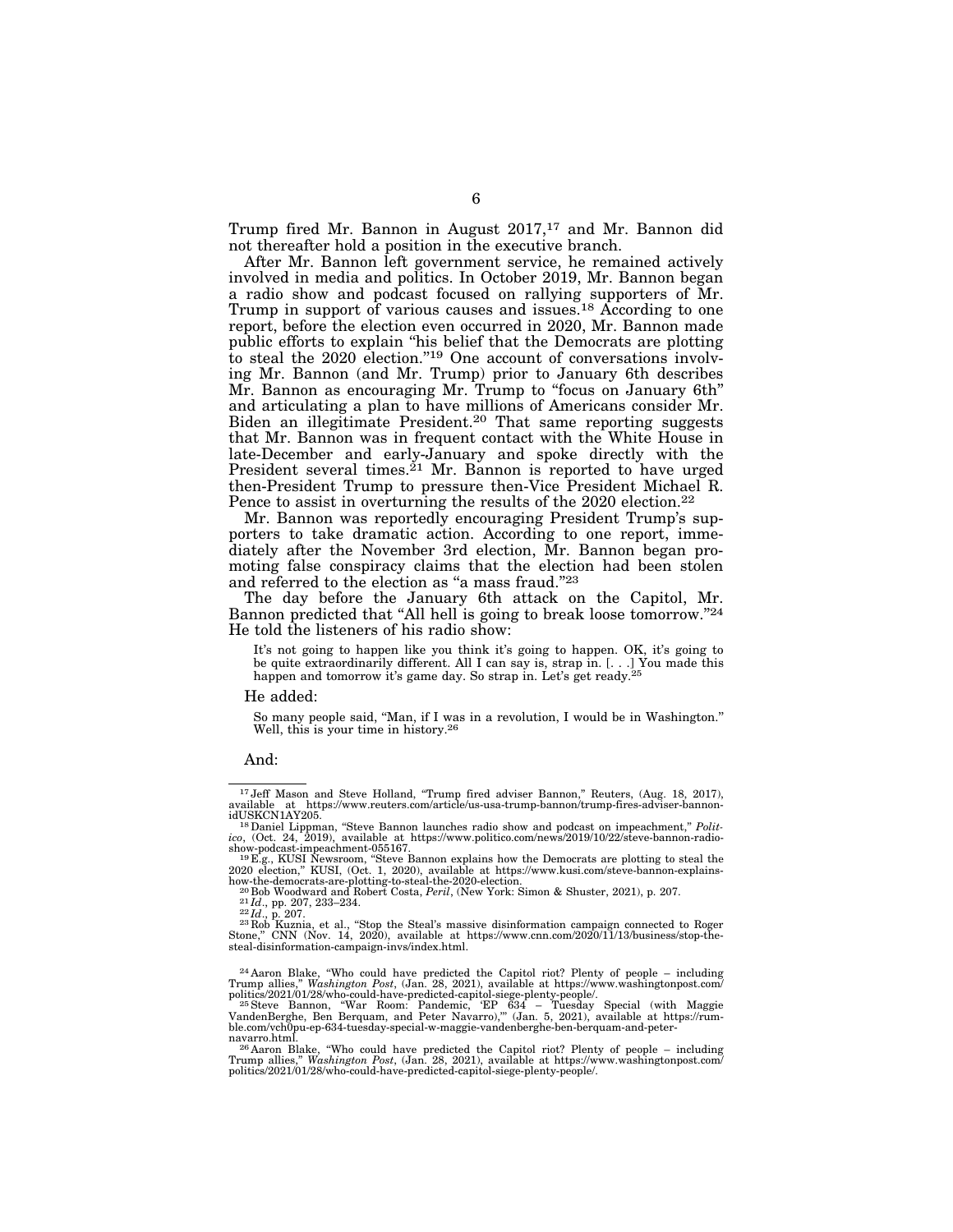It's all converging, and now we're on the point of attack tomorrow.<sup>27</sup>

Public reporting also suggests that Mr. Bannon was among several prominent supporters of efforts to undermine the election results who gathered at the Willard Hotel, two blocks from the White House, on the days surrounding the January 6th attack.28 The group that assembled at the Willard Hotel is reported to have included members of the Trump campaign's legal team (including Rudolph Giuliani and John Eastman), several prominent proponents of false election fraud claims that had been promoted by Mr. Trump (e.g., Russell Ramsland, Jr. and Boris Epshteyn), as well as Roger Stone, who left the hotel with Oath Keeper bodyguards, and campaign spokesman Jason Miller.29 It has been reported that the participants in the meetings at the Willard Hotel discussed plans to stop or delay the January 6th counting of the election results and persuade Members of Congress to block the electoral count.<sup>30</sup>

Mr. Bannon's statements the day before the January 6th attack, and his association with both the Trump inner circle and outside groups involved in the "Stop the Steal"<sup>31</sup> events, make his testimony about the Willard Hotel meetings essential to fully understanding and establishing responsibility for the events of January 6th. In addition to the indications noted above regarding Mr. Bannon's role in various activities leading up to January 6th, he also reportedly spoke directly to Mr. Trump on one or more occasions regarding what could or should happen on January 6th.<sup>32</sup>

## *B. Mr. Bannon's refusal to comply with the Select Committee's subpoena for testimony and documents*

On September 23, 2021, Chairman THOMPSON signed and transmitted a subpoena, cover letter, and schedule to Mr. Bannon ordering the production of both documents and testimony relevant to the Select Committee's investigation into ''important activities that led to and informed the events at the Capitol on January 6, 2021.''33 Chairman THOMPSON's letter identified public reports describing Mr. Bannon's activities and past statements, documenting some of the public information that gave the Select Committee reason to believe Mr. Bannon possesses information about matters within the scope of the Select Committee's inquiry.

The specific documents requested are found in the schedule in the Appendix, Exhibit 1,  $(pp. 4-5)$ . The schedule included with the subpoena addressed topics including but not limited to Mr. Bannon's role in planning and promoting the January 6, 2021, rally and march in support of Mr. Trump; Mr. Trump's participation in

 $^{27}$ Id.<br><sup>28</sup>Woodward and Costa, pp. 233–234; Andre J. Ellington, "Steve Bannon Confirms His In-<br>volvement in January 6 Insurrection on 'War Room' Podcast," *Newsweek*, (Sept. 22, 2021), avail-<br>able at https://www.newswe

tion-war-room-podcast-1631667.<br><sup>29</sup> Woodward and Costa, pp. 233–234; Michael Wolff, "Donald Trump's January 6; The view<br>from inside the Oval Office," *New York*, (June 28, 2021), available at https://nymag.com/intel-<br>ligen (@SethAbramson), Twitter (June 12, 2021, 10:51 a.m.), https://twitter.com/SethAbramson/status/<br>1403726643722547200/photo/3.<br><sup>30</sup>Woodward and Costa, p. 233.<br><sup>31</sup>There were a number of events organized to take place on Janu

at which supporters of President Trump gathered, and made and heard speeches, in support of the position that Congress should not affirm that Joe Biden had won the 270 or more electoral college votes necessary to be elected President. 32*See*, e.g., Woodward and Costa, p. 207. 33*See* Appendix, Exs. 1, 2.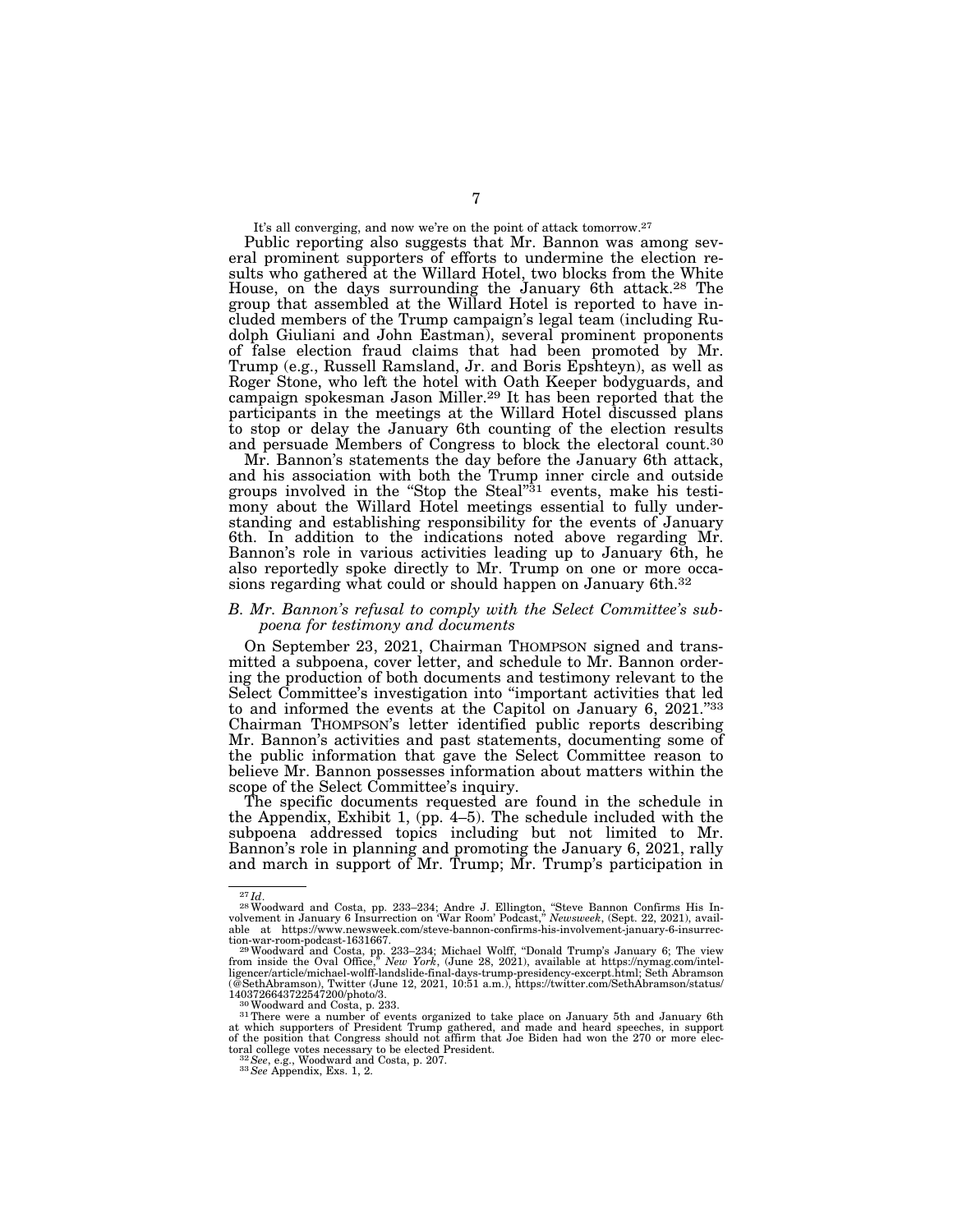the rally and march; Mr. Bannon's podcast and its use for promoting the rally and march; and Mr. Bannon's strategic communications with a host of individuals known to be involved with the former President's 2020 election campaign and subsequent efforts to undermine or cast doubt on the results of that election.

The subpoena required Mr. Bannon to produce the requested documents to the Select Committee on October 7, 2021, at 10 a.m. and required Mr. Bannon's presence for the taking of testimony on October 14, 2021, at 10 a.m.34 Mr. Bannon had designated Robert J. Costello as his attorney for the purposes of the Select Committee's inquiry, and Mr. Costello accepted service of the subpoena on behalf of Mr. Bannon on September 24, 2021.35

On October 7, 2021, at 10 a.m., at the designated location identified in the subpoena, Mr. Bannon failed to appear and produce documents. Instead, over 7 hours later, Mr. Costello sent a letter to Chairman THOMPSON via email at 5:04 p.m. reinforcing Mr. Bannon's refusal to comply.

Mr. Costello's letter cited an October 6, 2021, letter from former President Trump's counsel Justin Clark to Mr. Costello that purportedly instructed Mr. Bannon to "invoke any immunities and privileges he may have from compelled testimony," "not produce any documents concerning privileged material,'' and ''not provide any testimony concerning privileged material[.]"36 Mr. Costello's letter then asserted that Mr. Bannon was ''legally unable to comply,'' with the subpoena for ''documents or testimony,'' claiming to rely on the instructions of Mr. Trump to not disclose privileged information.37 The two-page letter contained only conclusory statements, no legal analysis, and approximately half of it purported to quote from the letter of October 6, 2021, from the counsel to Mr. Trump.

On October 8, 2021, Chairman THOMPSON responded to Mr. Costello's October 7, 2021, letter.38 He said that Mr. Trump had not communicated an invocation of privilege either formally or informally to the Select Committee. He further stated that, regardless, the information the Select Committee seeks from Mr. Bannon concerns his actions as a private citizen and involves a range of subjects not even conceivably reached by any executive privilege assertion. Chairman THOMPSON also noted that—even assuming Mr. Bannon were correct that a privilege applied to his documents and testimony and Mr. Trump had formally invoked a privilege through the long-standing practice of consultation with the current President (which is not the case)—Mr. Bannon does not enjoy anything like the type of absolute immunity his attorney suggested would insulate Mr. Bannon from an obligation to comply with the Select Committee's subpoena. Again, there is no conceivable legal claim to support such an assertion.

The Chairman underscored that Mr. Bannon remained obligated to produce documents and testimony about all non-privileged material that was responsive to the subpoena, was expected to produce

<sup>34</sup>*See* Appendix, Ex. 1. 35*See* Appendix, Ex. 2 (Emails between Select Committee staff and Robert J. Costello (Sept.

<sup>23–24, 2021)).&</sup>lt;br><sup>36</sup> See Appendix, Ex. 3 (Letter from Robert J. Costello to Select Committee staff (Oct. 7, 2021)).<br><sup>37</sup>Id.<br><sup>38</sup> See Appendix, Ex. 4 (Letter from Chairman BENNIE G. THOMPSON to Robert J. Costello (Oct.<br>8, 2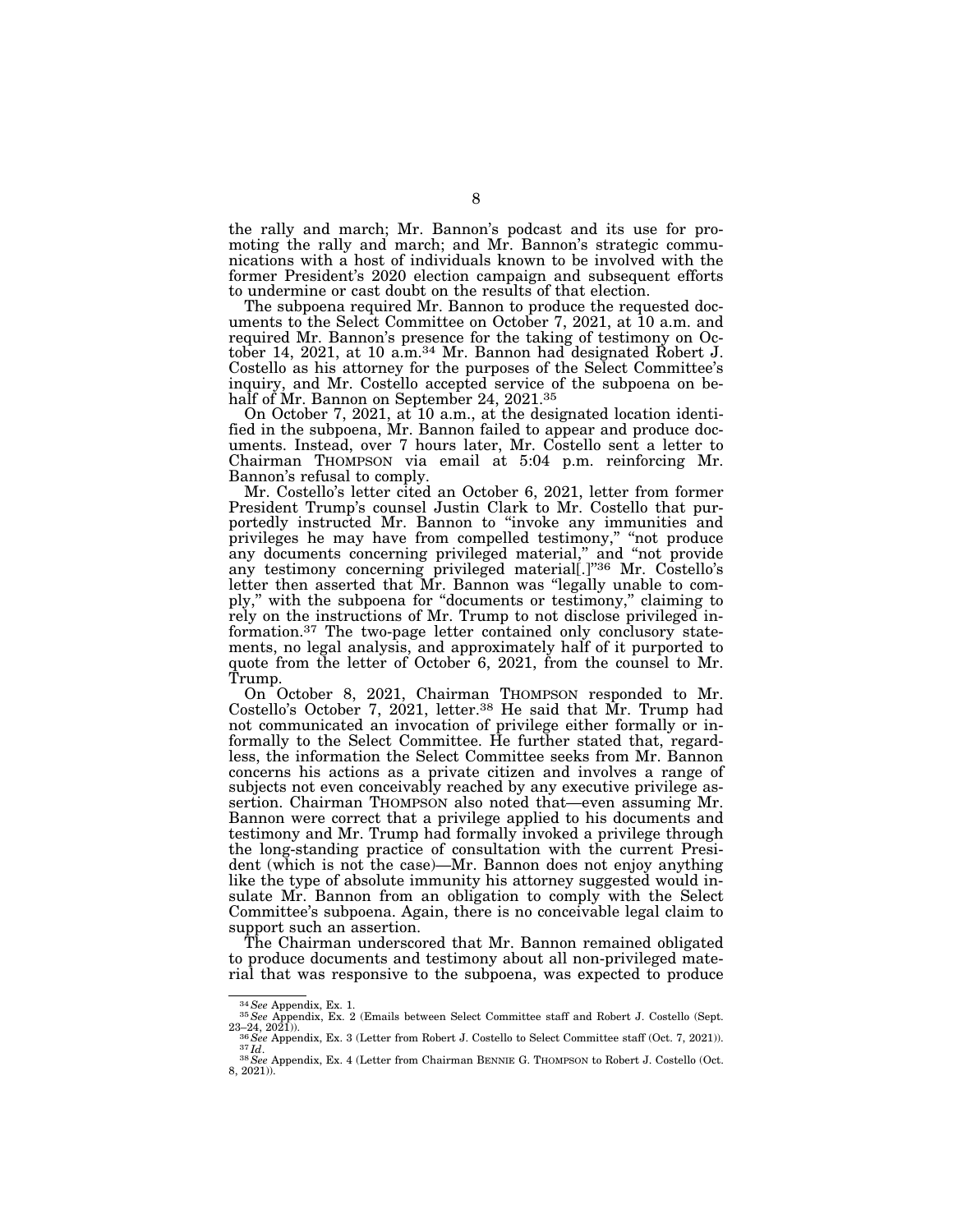a privilege log identifying any documents being withheld based on any specific privilege claims, and that the Select Committee expected Mr. Bannon to appear at the deposition on October 14th and state on the record any privilege concerns raised by specific questions. As made clear by the deposition rules provided to Mr. Bannon by the Select Committee, under House deposition regulation 3, Mr. Bannon may be accompanied at the deposition by a personal, nongovernmental counsel to advise him of his rights.<sup>3</sup>

The Chairman concluded by saying that Mr. Bannon was therefore not in compliance with the Chairman's duly issued subpoena for documents, and that the Select Committee would view refusal to produce documents and refusal to appear at the October 14th deposition as willful non-compliance with the subpoena. The Chairman warned that this willful non-compliance would put Mr. Bannon in jeopardy of a vote to refer him to the House to consider a criminal contempt referral to a U.S. Attorney pursuant to 2 U.S.C. §§ 192 and 194.40

On October 13, 2021, at approximately 12:35 p.m., Select Committee staff emailed Mr. Costello to discuss logistics for the deposition at which Mr. Bannon was compelled to appear on October 14, 2021, at 10 a.m. Approximately an hour later, Select Committee staff and Mr. Costello spoke on the telephone, during which Mr. Costello informed the Select Committee that Mr. Bannon would not appear the next day, and that a letter to that effect was forthcoming. Mr. Costello indicated that he was in contact with Mr. Trump's attorney, and he had informed Mr. Trump's attorney of the Select Committee's explanation of the deficiencies in Mr. Bannon's and Mr. Trump's justifications for Mr. Bannon's defiance of the subpoena.

On that call, Mr. Costello represented to the Select Committee that he had asked Mr. Trump's counsel to identify, with specificity, communications for which executive privilege would apply. Later that day, Mr. Costello transmitted a response to Chairman THOMP-SON's October 8, 2021, letter. In that letter, Mr. Costello reiterated his position that Mr. Bannon's refusal to comply with the Select Committee subpoena was based on the former President's ''executive and other privileges.''41 Mr. Costello claimed that President Trump's counsel had ''exercis[ed] his executive privilege'' and ''directed Mr. Bannon not to produce documents or testify until the issue of executive privilege is resolved.''42 He further stated that Mr. Bannon would refuse to produce any documents or appear for testimony until after a court had ruled on, or former President Trump and the Select Committee reached an agreement on, the matter of executive privilege that the former President had never actually communicated to the Select Committee. In defiance of the clear instructions by the Select Committee to appear at the deposition and state any privilege concerns as they applied to specific questions, Mr. Bannon refused to appear to make any objections in person. Further, he refused to engage at all with the specifics of

<sup>39</sup> U.S. House of Representatives, ''117th Congress Regulations for Use of Deposition Authority,'' 167 Cong. Rec., (Jan. 4, 2021), p. H41. 40*See* Appendix, Ex. 4 (Letter from Chairman BENNIE G. THOMPSON to Robert J. Costello (Oct.

<sup>8, 2021)).&</sup>lt;br>41 See Appendix, Ex. 5 (Letter from Robert J. Costello to Chairman BENNIE G. THOMPSON (Oct.<br><sup>41</sup> See Appendix, Ex. 5 (Letter from Robert J. Costello to Chairman BENNIE G. THOMPSON (Oct.  $13, 2021)$ ).<br> $42$ *Id.*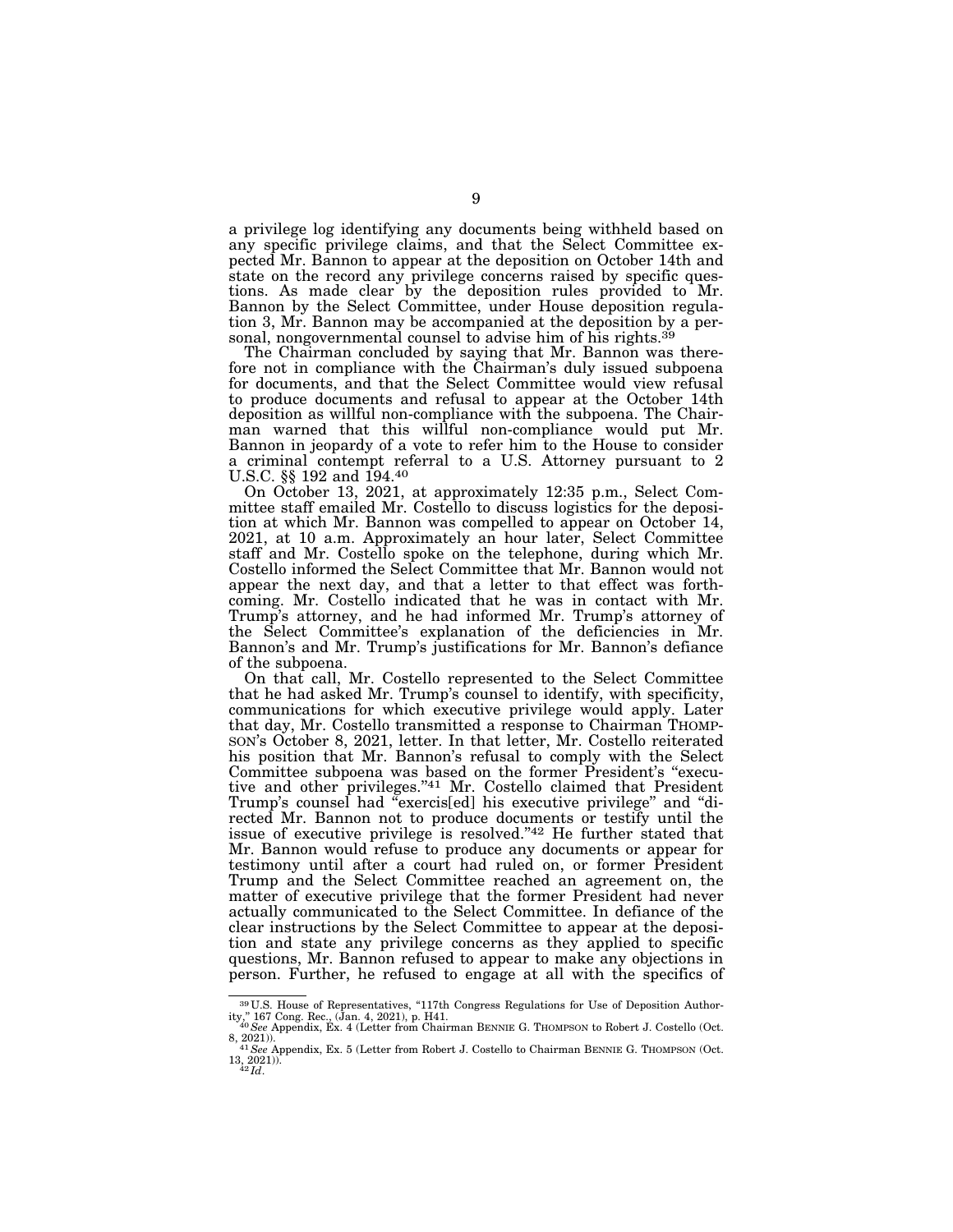the document demands, including failing to provide a privilege log identifying any privilege claims regarding specific documents.

On October 14, 2021, at 10 a.m., Mr. Bannon failed to appear at the designated location to provide testimony relevant to the Select Committee's inquiry in response to questions posed, as was required by the subpoena.43

At 2:05 p.m. on October 15, 2021, Chairman THOMPSON sent a letter to Mr. Costello noting that Mr. Bannon had not even attempted to provide the Select Committee any explanation for refusing to comply with the Select Committee's demand for documents and testimony on a range of subjects that do not involve communications with the former President. The Chairman also reiterated that Mr. Bannon does not enjoy absolute immunity from testifying before the Select Committee. The Chairman reminded Mr. Costello that the Select Committee views Mr. Bannon's conduct as willful non-compliance with the subpoena. He notified Mr. Costello that, accordingly, the Select Committee would meet on October 19, 2021, to consider a criminal contempt referral for Mr. Bannon, and invited Mr. Costello to submit any written materials he believed the Select Committee should consider in its deliberations on this referral.

# *C. Mr. Bannon's purported basis for non-compliance is wholly without merit*

Mr. Bannon has relied on no legal authority to support his refusal to comply in any fashion with the subpoena. Mr. Bannon's refusal to comply with the subpoena is ostensibly based on his decision to ''honor [former President Trump's] invocation of executive privilege'' and instruction that, ''to the fullest extent permitted by law,'' Mr. Bannon ''invoke any immunities and privileges he may have from compelled testimony," "not produce any documents concerning privileged material,'' and ''not provide any testimony concerning privileged material."<sup>44</sup> Far from being "permitted by law," Mr. Bannon's conduct in response to the Select Committee's subpoena constitutes a violation of the contempt of Congress statutory provisions.

#### *1. Executive privilege has not been invoked*

Mr. Trump has had no communication with the Select Committee. In an October 7th letter to the Select Committee, Mr. Bannon's attorney referred to purported correspondence from Mr. Trump's attorney, Justin Clark, in which Mr. Clark asserted that the Select Committee subpoena seeks information that is ''potentially protected from disclosure by executive and other privileges, including among others the presidential communications, deliberative process, and attorney-client privileges.''45 According to Mr. Bannon's attorney, Mr. Clark also stated that, "President Trump is prepared to defend these fundamental privileges in court.''46

In *United States v. Reynolds*, 345 U.S. 1, 7–8 (1953), the Supreme Court held that executive privilege:

<sup>43</sup>*See* Appendix. 44*See* Appendix, Ex. 3 (Letter from Robert J. Costello to Select Committee staff (Oct. 7, 2021)). 45 *Id*. 46 *Id*.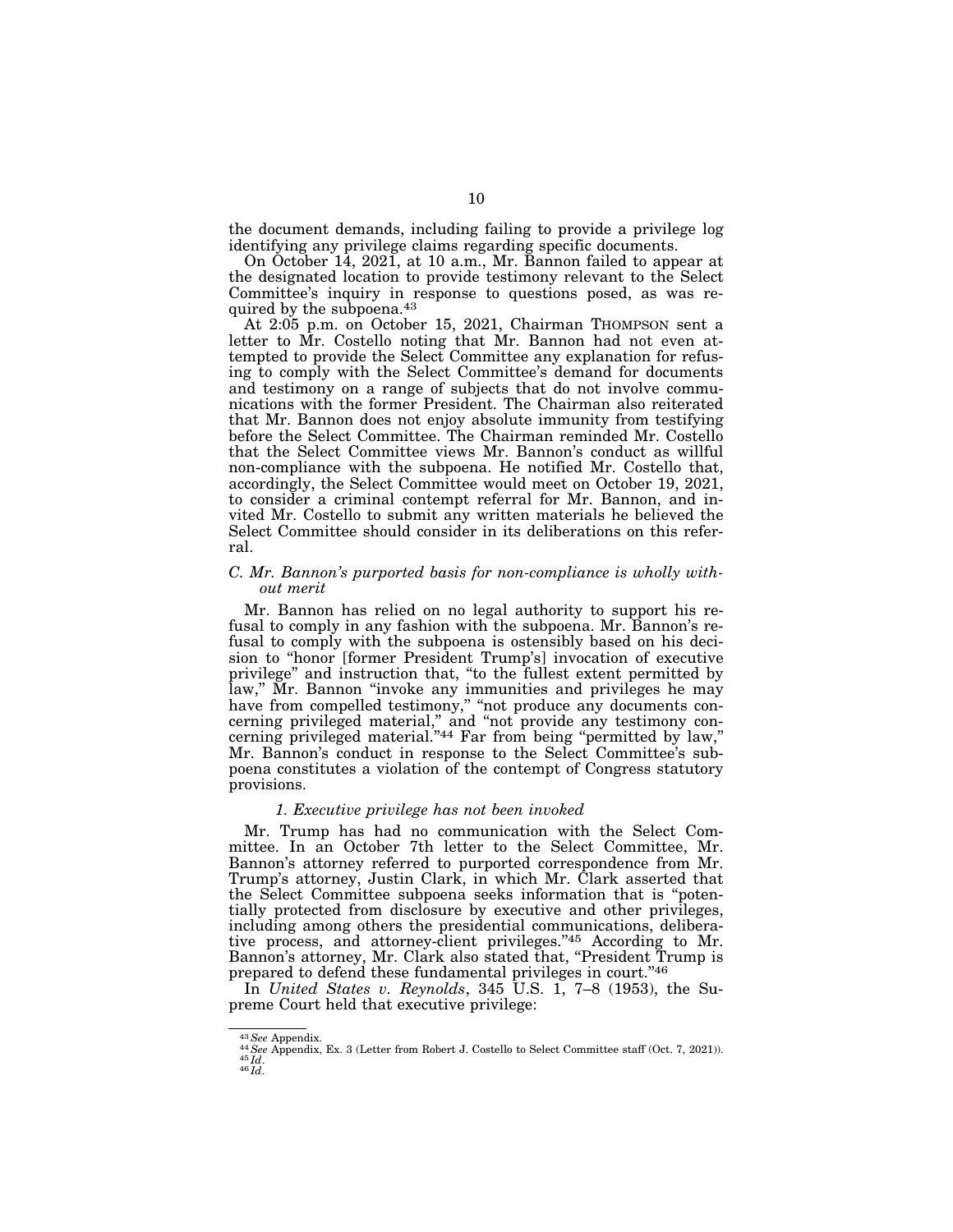[B]elongs to the Government and must be asserted by it; it can neither be claimed nor waived by a private party. It is not to be lightly invoked. There must be a formal claim of privilege, lodged by the head of the department which has control over the matter, after actual personal consideration by that officer.<sup>47</sup>

Here, the Select Committee has not been provided with any formal invocation of executive privilege by the President,<sup>48</sup> the former President or any other employee of the executive branch. Mr. Costello's October 13th letter merely states that the attorney for former President Trump had informed him that ''President Trump is exercising his executive privilege.'' This third-hand, non-specific assertion of privilege, without any description of the documents or testimony over which privilege is claimed, is insufficient to activate a claim of executive privilege.

## *2. Even assuming an invocation of executive privilege (which is not justified here), assertion of privilege could not bar the Select Committee from lawfully obtaining the documents and testimony it seeks from Mr. Bannon*

The Select Committee seeks information from Mr. Bannon on a wide range of subjects that it is inconceivable executive privilege would reach. Mr. Bannon was a private citizen during the relevant time period and the testimony and documents the Select Committee is demanding do not concern discussion of official government matters with the President and his immediate advisors. The law is clear that executive privilege does not extend to discussions between the President and private citizens relating to non-governmental business or among private citizens. In *United States v. Nixon*, 418 U.S. 683, 708  $(1974)$ , the Supreme Court recognized a qualified, presumptive privilege for presidential communications. The scope of the so-called ''presidential communications privilege'' was further defined by the Court to apply only to "communications" in performance of [a President's] responsibilities of his office and made in the process of shaping policies and making decisions."49

In *In re Sealed Case (Espy)*, 121 F.3d 729, 752 (D.C. Cir. 1997), the DC Circuit extended the presidential communications privilege to ''communications authored or solicited and received by those members of an immediate White House adviser's staff who have broad and significant responsibility for investigating and formulating the advice to be given the President on the particular matter to which the communications relate.'' The court stressed that the privilege only applies to communications intended to advise the President ''*on official government matters*.''50 In *Judicial Watch,* 

<sup>47</sup>*See also United States v. Burr*, 25 F. Cas. 187, 192 (CCD Va. 1807) (ruling that President Jefferson had to personally identify the passages he deemed confidential and could not leave this determination to the U.S. Attorney). In *Reynolds*, the Court addressed the "state secrets<br>privilege," which can be viewed as a subset of executive privilege.<br><sup>48</sup>It is worth noting that President Biden has not invoke

the testimony or documents of Mr. Bannon. The Supreme Court has held that a former Presi-<br>dent may assert executive privilege on his own, but his claim should be given less weight than<br>that of an incumbent President. *Nixo* (1977) (the "expectation of the confidentiality of executive communications thus has always been<br>limited and subject to erosion over time after an administration leaves office"). The Supreme<br>Court in *Nixon v. GSA* made no supported former President Nixon's assertion of privilege, which, the Court said, "detracts from<br>the weight of his contention [that the disclosure of the information at issue] impermissibly in-<br>trudes into the executive f

 $^{49}Nixon$  *v. Administrator of General Services*, 433 U.S. at 449 (internal citations and quotations omitted).  $^{50}Id$ . (Italics added.)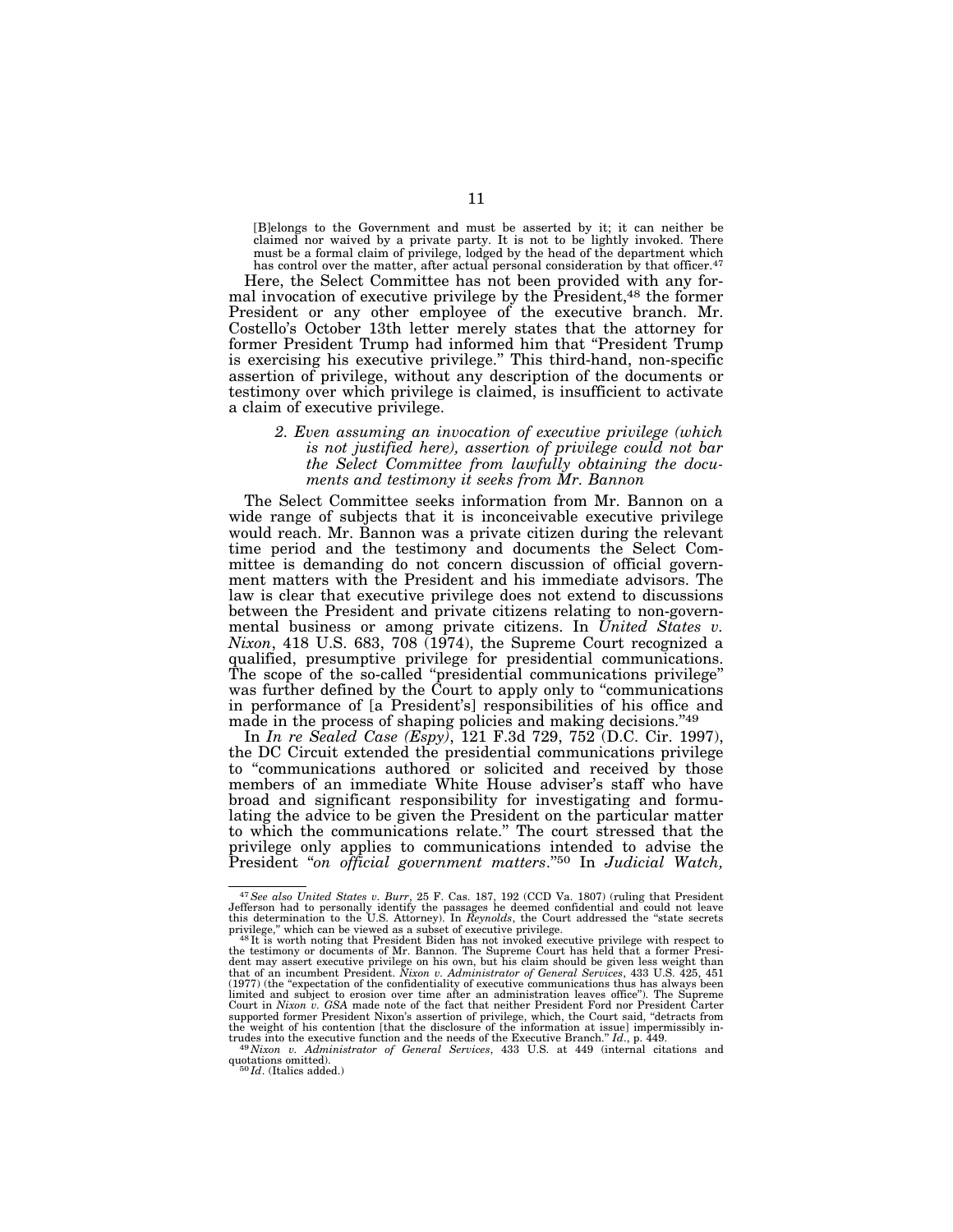*Inc. v. Department of Justice*, 365 F.3d 1108, 1123 (D.C. Cir. 2004), the court reaffirmed that the presidential communications privilege applies only to documents ''solicited and received by the President or his immediate advisers in the Office of the President.'' Relying on *In re Sealed Case* and the principle that ''the presidential communications privilege should be construed as narrowly as is consistent with ensuring that the confidentiality of the President's decision-making process is adequately protected,''51 the court refused to extend the privilege even to executive branch employees whose sole function was to provide advice to the President in the performance of a "quintessential and nondelegable Presidential power."<sup>52</sup>

Here, neither Mr. Bannon nor former President Trump has asserted that Mr. Bannon's testimony would reveal communications involving the President or members of his immediate White House staff regarding the performance of the President's responsibilities of his office. At no point during the time period under investigation by the Select Committee was Mr. Bannon a government employee, much less a key White House adviser in the Office of the President. Moreover, the matters under review by the Select Committee concern efforts to overturn legitimate election results and an attack on our democratic institutions. Communications regarding these subjects (or any other matter related to the presidential campaign), by definition, would not constitute advice on ''official government matters'' that could be shielded by executive privilege. In any event, any confidentiality interest in such communications would be far outweighed by the oversight needs for this information that are at stake in the Select Committee's investigation.

In sum: In this instance, there is no reasonable argument that Mr. Bannon's communications with the President regarding January 6th are the type of matters on which privilege can be asserted. Also, the Select Committee is confident that no executive privilege assertion would bar Mr. Bannon's testimony regarding his communications directly with the President regarding January 6th—because the privilege is qualified and could be overcome by an appropriate showing of need. Again, there is no conceivable assertion that privilege could apply to other information sought that does not constitute communications with Mr. Trump during his presidency. Beyond communications between Mr. Bannon and Mr. Trump, the Select Committee seeks documents and testimony from Mr. Bannon regarding his own actions and interactions with other private citizens relating to the events of January 6th. For example, the subpoena to Mr. Bannon includes requests for documents related to many other matters, including:<sup>53</sup>

> • His presence, purpose, statements, and activities at a meeting with Members of Congress at the Willard Hotel on January 5, 2021, or the presence, purpose, statements, or activities of others in attendance related to that meeting. • Anyone with whom he communicated by any means with respect to any aspect of the planning, objectives, con-

<sup>51</sup> *Id*, p. 1116. 52 *Id*., p. 1111. See also *Committee on the Judiciary v. Miers*, 558 F. Supp.2d 53, 100 (D.D.C. 2008) (privilege claimants acknowledged that executive privilege applies only to "a very small cadre of senior advisors").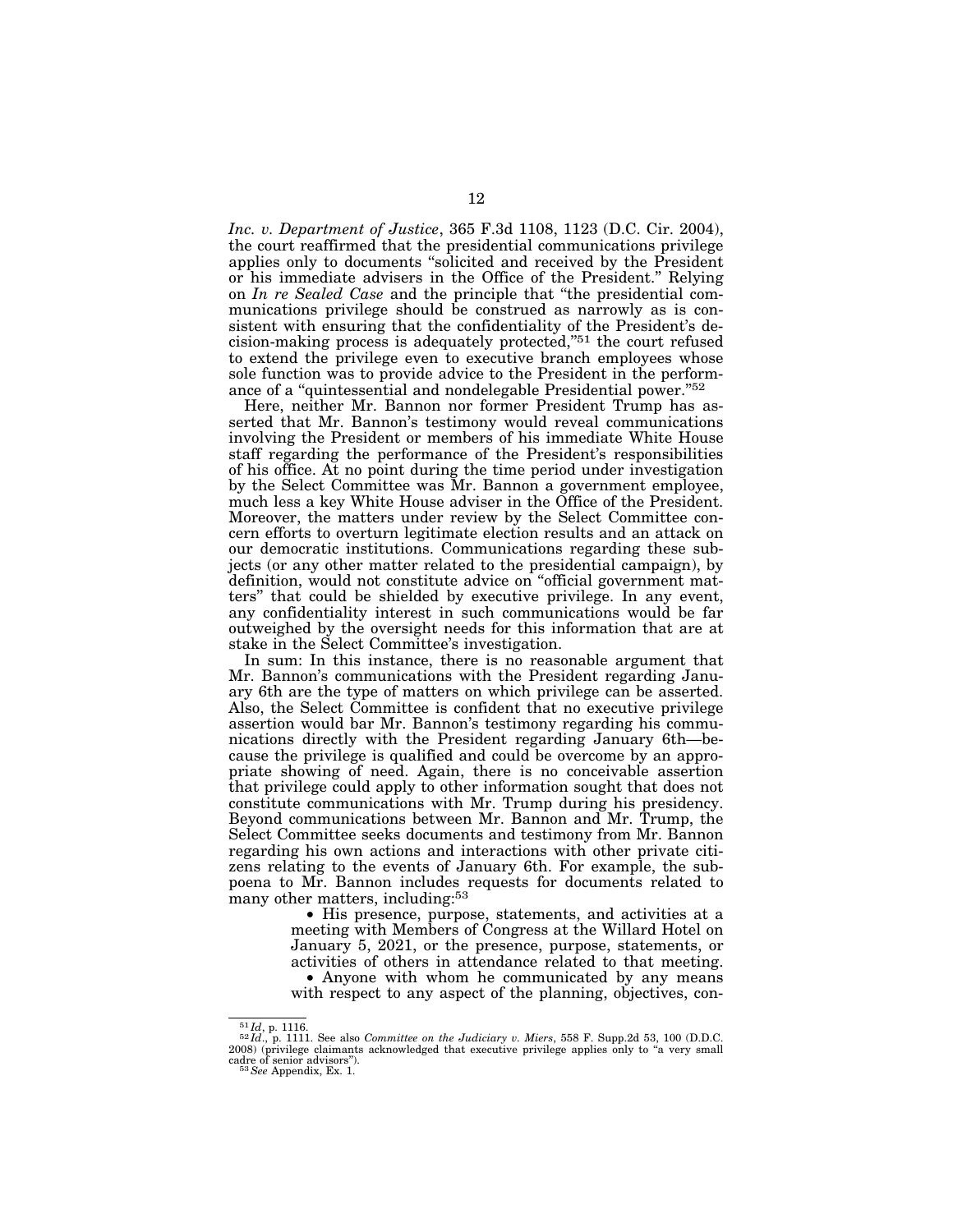duct, or participation in the January 6, 2021, rally, including but not limited to Boris Epshteyn.

• Anyone with whom he communicated with respect to efforts, plans, or proposals to contest the 2020 presidential election results or delay, influence, or impeded the electoral count, including but not limited to communications with Boris Epshteyn, Kashyap Patel, and Ezra Cohen-Watnick.

• All public relations, advertising, or other communications efforts to persuade Americans that the election was stolen.

• The January 6, 2021, rally on The Mall and Capitol grounds in Washington, DC, in support of President Donald J. Trump and opposition to the counting of the results of the 2020 presidential election, including its permitting, planning, objectives, financing, and conduct, as well as any communications to or from any person or group involved in organizing or planning for the January 6, 2021, rally.

• The financing or fundraising to assist any individual's or organization's travel to or accommodation in Washington, DC, to attend or participate in the January 6, 2021, rally.

• The ''War Room'' podcast, insofar as at any time he communicated through it statements referring or relating to the January 6, 2021, rally, including all statements concerning its planning, objectives, purpose, organization, message, or sponsorship.

• The organization or group named ''March for Trump'' and its activities relating to the January 6, 2021, rally, including any communications Mr. Bannon had with any officer or member of "March for Trump" relating in any way to the planning, objectives, organization, message, sponsorship, and participation in the January 6, 2021, rally.

No colorable claim of executive privilege could possibly be made with respect to documents or testimony related to these and other matters sought by the subpoena, or any other topics that were not connected to official decisionmaking by the President.

## *3. Mr. Bannon is not entitled to absolute immunity*

Mr. Bannon has refused to provide any responsive documents or appear for a deposition based on his asserted reliance on Mr. Trump's purported invocation of executive privilege. However, even if Mr. Trump had invoked executive privilege, and even if certain testimony or documents would fall within that privilege, Mr. Bannon would not be immune from compelled testimony before the Select Committee.

The law is clear that even senior White House aides who advise the President on official government business are not immune from compelled congressional process.<sup>54</sup> To the extent there has been a

<sup>54</sup>*See also Committee on the Judiciary v. McGahn*, 415 F.Supp.3d 148, 214 (D.D.C. 2019) (and subsequent history) (''To make the point as plain as possible, it is clear to this Court for the reasons explained above that, with respect to senior-level presidential aides, absolute immunity<br>from compelled congressional process simply does not exist."); *Committee on the Judiciary v.*<br>Miers, 558 F. Supp.2d 53, 101 Continued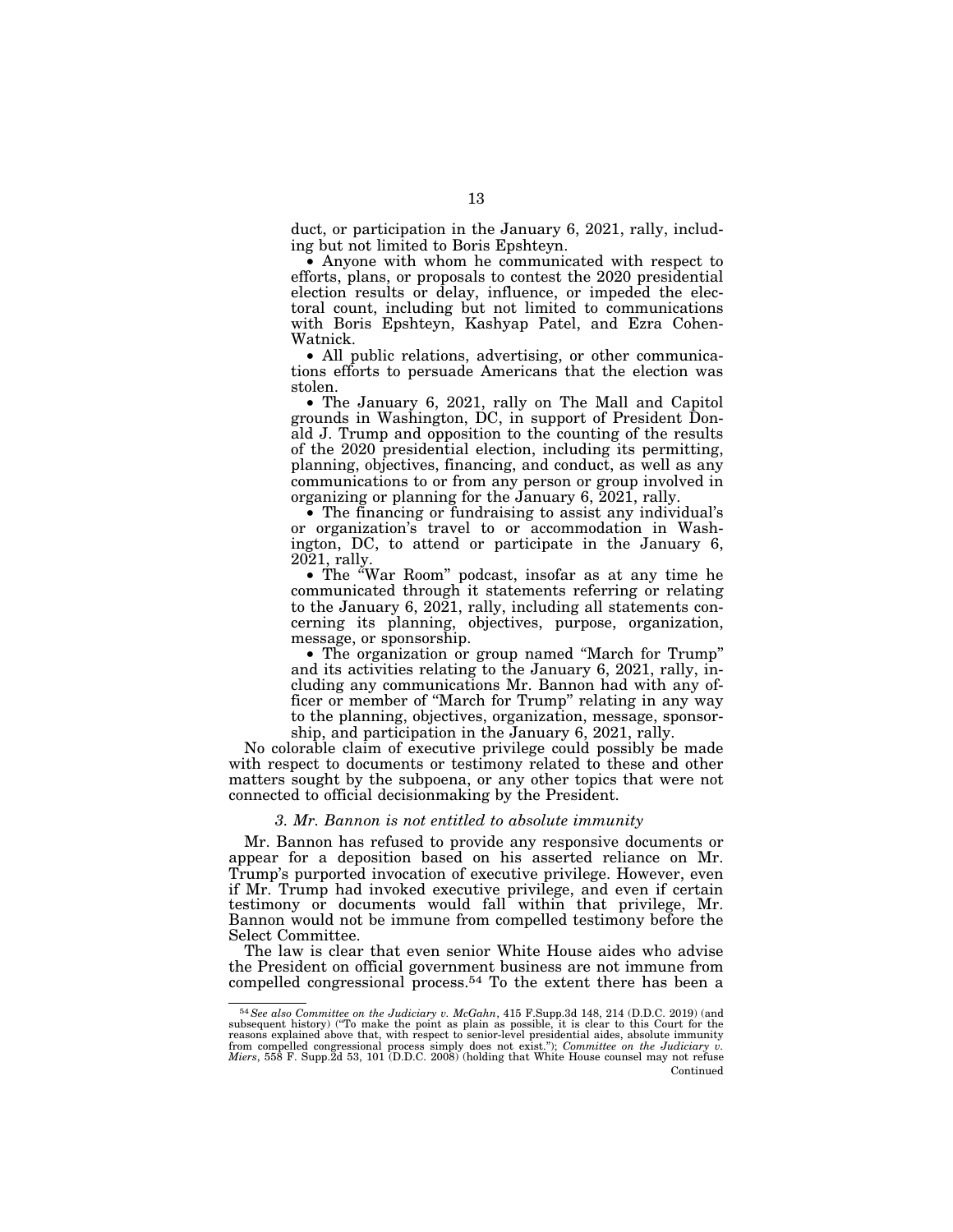formal invocation of executive privilege by the Office of the President, and in the unlikely event that testimony by Mr. Bannon relates to information covered by that privilege, Mr. Bannon was nonetheless required to appear before the Select Committee to provide testimony and invoke executive privilege where appropriate. If there are responsive documents that Mr. Bannon claims include privileged information, he was required to provide the Select Committee with a privilege log that ''identifies and describes the material in a manner 'sufficient to enable resolution of any privilege claims.' ''55 Mr. Bannon did neither. He should be held in contempt.

# *D. Precedent supports the Select Committee's position to proceed with holding Mr. Bannon in contempt*

An individual who fails or refuses to comply with a House subpoena may be cited for contempt of Congress.56 Pursuant to 2 U.S.C. § 192, the willful refusal to comply with a congressional subpoena is punishable by a fine of up to \$100,000 and imprisonment for up to 1 year.57 A committee may vote to seek a contempt citation against a recalcitrant witness. This action is then reported to the House. If a resolution to that end is adopted by the House, the matter is referred to a U.S. Attorney, who has a duty to refer the matter to a grand jury for an indictment.<sup>58</sup>

In his October 8th letter to Mr. Bannon's counsel, the Chairman of the Select Committee advised Mr. Bannon that his claims of executive privilege were not well-founded and did not absolve him of his obligation to produce documents and testify in deposition. The Chairman made clear that the Select Committee expected Mr. Bannon to appear for his scheduled deposition on October 14th and produce the requested documents at that time. The Chairman warned Mr. Bannon that his continued non-compliance would put him in jeopardy of a vote to refer him to the House to consider a criminal contempt referral. Mr. Bannon's failure to appear for deposition or produce responsive documents in the face of this clear advisement and warning by the Chairman constitutes a willful failure to comply with the subpoena.

### SELECT COMMITTEE CONSIDERATION

[. . .]

## SELECT COMMITTEE VOTES

Clause 3(b) of rule XIII requires the Select Committee to list the recorded votes during consideration of this Report: [. . .]

to testify based on direction from the President that testimony will implicate executive privi-

lege).<br><sup>55</sup>See Comm. on Oversight and Gov't Reform v. Holder, 2014 U.S. Dist. LEXIS 200278 at \*7<br>(D.D.C., Aug. 20, 2014) (quoting Miers, 558 F. Supp. 2d at 107).

<sup>&</sup>lt;sup>56</sup> Eastland v. United States Servicemen's Fund, 421 U.S. 491, 505, 515 (1975).<br><sup>57</sup> See supra note 6. The prison term for this offense makes it a Class A misdemeanor. 18 U.S.C. § 3559(a)(6). By that classification, the penalty for contempt of Congress specified in 2 U.S.C. § 192 increased from \$1,000 to \$100,000. 18 U.S.C. § 3571(b)(5). <sup>58</sup> See 2 U.S.C. § 192.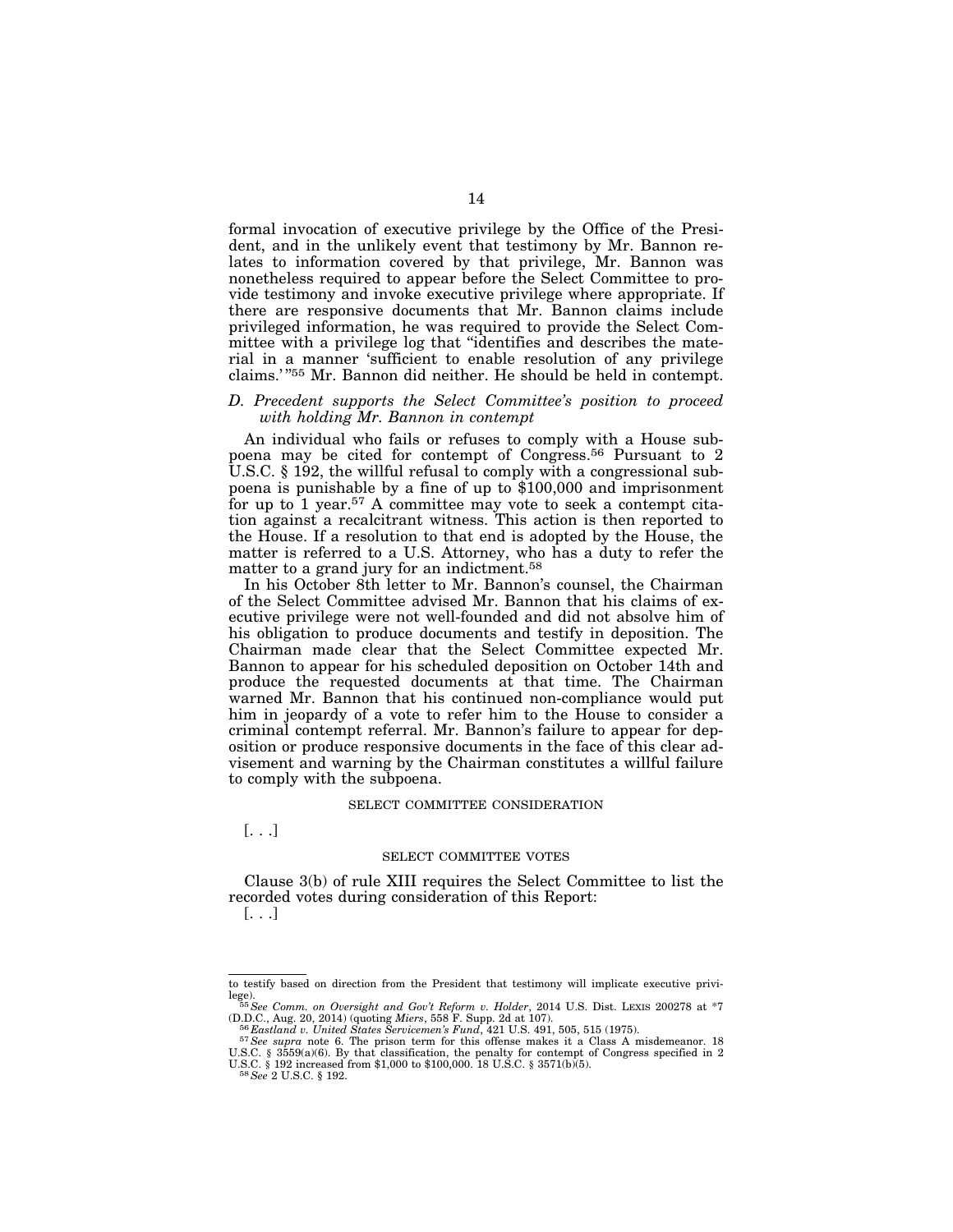## SELECT COMMITTEE OVERSIGHT FINDINGS

In compliance with clause  $3(c)(1)$  of rule XIII, the Select Committee advises that the oversight findings and recommendations of the Select Committee are incorporated in the descriptive portions of this Report.

## CONGRESSIONAL BUDGET OFFICE ESTIMATE

The Select Committee finds the requirements of clause 3(c)(2) of rule XIII and section 308(a) of the Congressional Budget Act of 1974, and the requirements of clause  $3(c)(3)$  of rule XIII and section 402 of the Congressional Budget Act of 1974, to be inapplicable to this Report. Accordingly, the Select Committee did not request or receive a cost estimate from the Congressional Budget Office and makes no findings as to the budgetary impacts of this Report or costs incurred to carry out the Report.

## STATEMENT OF GENERAL PERFORMANCE GOALS AND OBJECTIVES

Pursuant to clause 3(c)(4) of rule XIII, the objective of this Report is to enforce the Select Committee's authority to investigate the facts, circumstances, and causes of the January 6th attack and issues relating to the peaceful transfer of power, in order to identify and evaluate problems and to recommend corrective laws, policies, procedures, rules, or regulations; and to enforce the Select Committee's subpoena authority found in section  $5(c)(4)$  of House Resolution 503.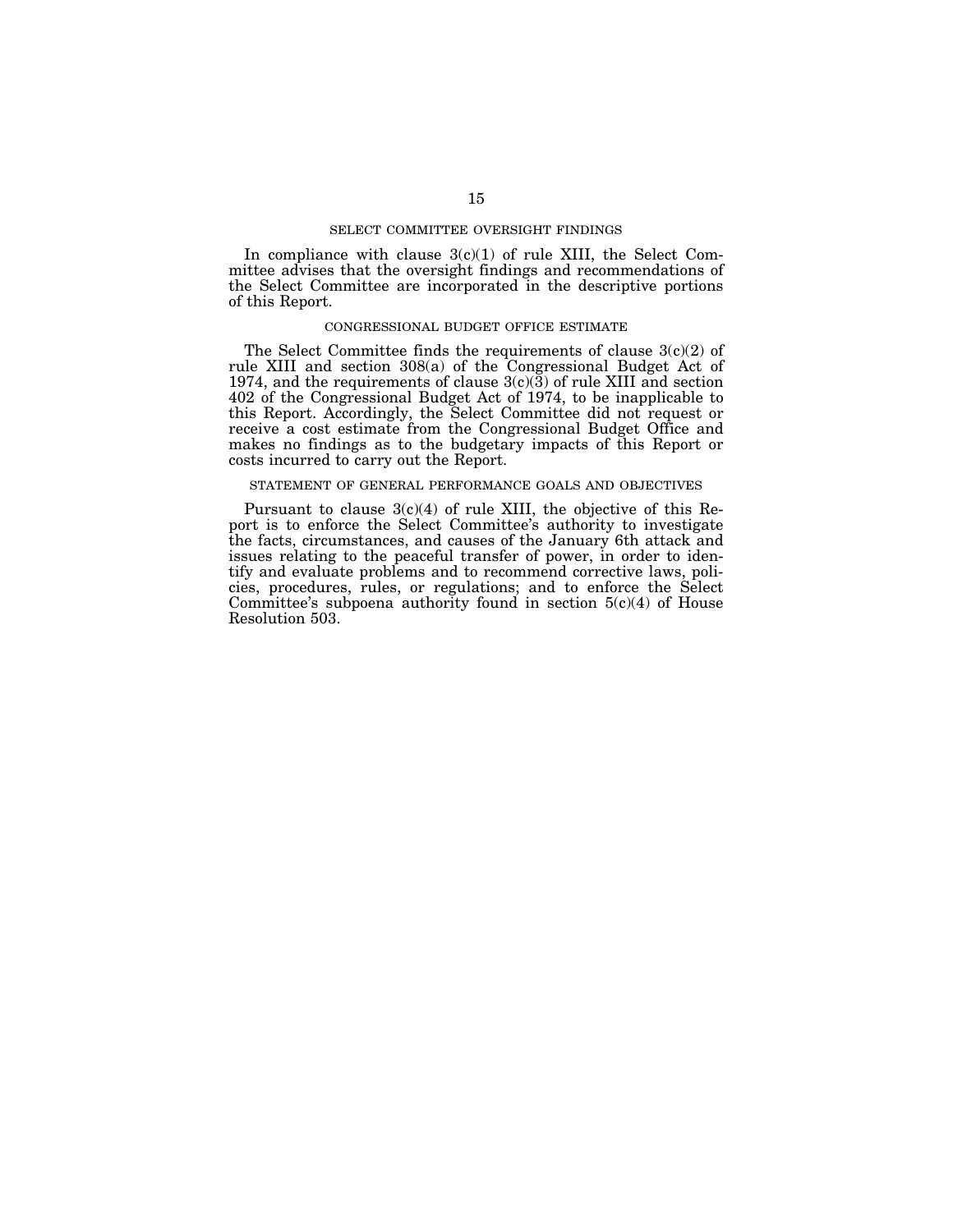#### APPENDIX

The official transcript that memorialized Mr. Bannon's failure to appear at his deposition as ordered by subpoena, along with exhibits included in that record, is as follows:

**SELECT COMMITTEE TO INVESTIGATE THE JANUARY 6TH ATTACK ON THE U.S. CAPITOL, U.S. HOUSE OF REPRESENTATIVES, WASH-INGTON, DC** 

**DEPOSITION OF: STEPHEN K. BANNON (NO-SHOW) THURSDAY, OCTOBER 14, 2021** 

**WASHINGTON, DC** 

**The deposition in the above matter was held in \* \* \* \* commencing at 10:00 a.m.** 

**PRESENT:** Representative SCHIFF.

**APPEARANCES:** 

**FOR THE SELECT COMMITTEE TO INVESTIGATE THE JANUARY 6TH ATTACK ON THE U.S. CAPITOL:** 

\* \* \* \* \* \* \*

Sean Tonolli, Senior Investigative Counsel

\* \* \* \*, \* \* \* \* \* \* \* \*, \* \* \* \* \* \* \* \*, \* \* \* \* \* \* \* \*, \* \* \* \*

Mr. TONOLLI. So we are on the record. Today is October 14, 2021. The time is 10:00 a.m. We are convened in \* \* \* \* for the deposition of Stephen K. Bannon to be conducted by the House Select Committee to Investigate the January 6th Attack on the United States Capitol.

My name is Sean Tonolli. I am the designated Select Committee staff counsel for this proceeding. And I'd ask everyone else to please go around the room and introduce themselves.

\* \* \* \*. \* \* \* \*.

\* \* \* \*. \* \* \* \*. \* \* \* \*. \* \* \* \*.

\* \* \* \*. \* \* \* \*.

\* \* \* \*. \* \* \* \*.

Mr. TONOLLI. For the record, it is 10:01 a.m., and Mr. Bannon is not present. The person transcribing this proceeding is the House stenographer and notary public authorized to administer oaths.

On September 23, 2021, Chairman BENNIE THOMPSON issued a subpoena to Mr. Bannon both to produce documents by October 7, 2021, and to testify at a deposition today, October 14, 2021, at 10:00 a.m.

The subpoena is in connection with the Select Committee's investigation into the facts, circumstances, and causes of the January 6th attack and issues relating to the peaceful transfer of power, in order to identify and evaluate lessons learned and to recommend to the House and its relevant committees corrective laws, policies, procedures, rules, or regulations.

This inquiry includes examination of how various individuals, to include Mr. Bannon, and entities coordinated their activities leading up to the events of January 6, 2021. Mr. Bannon has not produced any documents or appeared today to testify.

I will mark as exhibit 1 and enter into the record the Select Committee's subpoena to Mr. Bannon, included with which are the materials that accompanied the subpoena, namely, a letter from the chairman, a document scheduled with accompanying production instructions, and a copy of the deposition rules.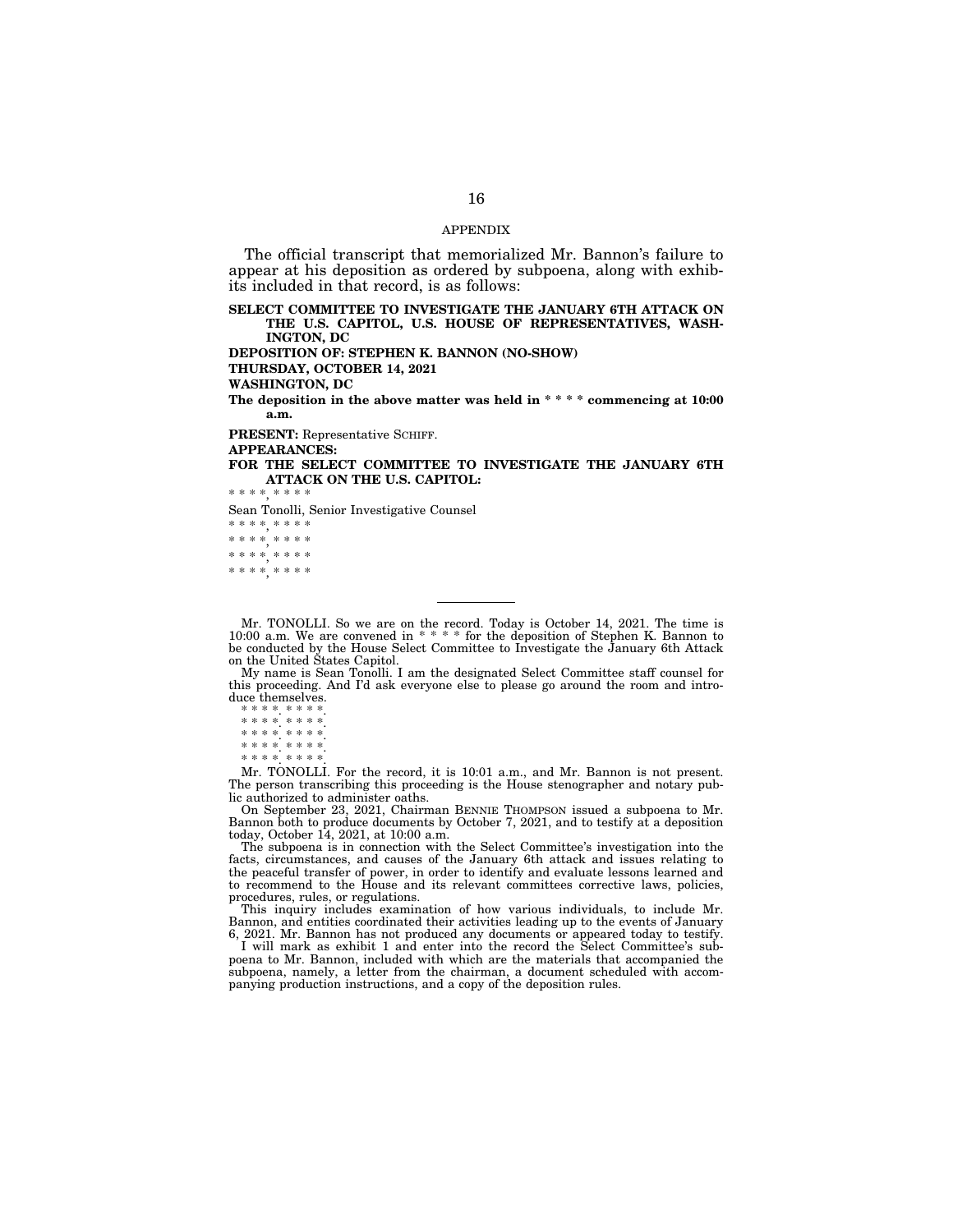[Insert Bannon Exhibit No. 1]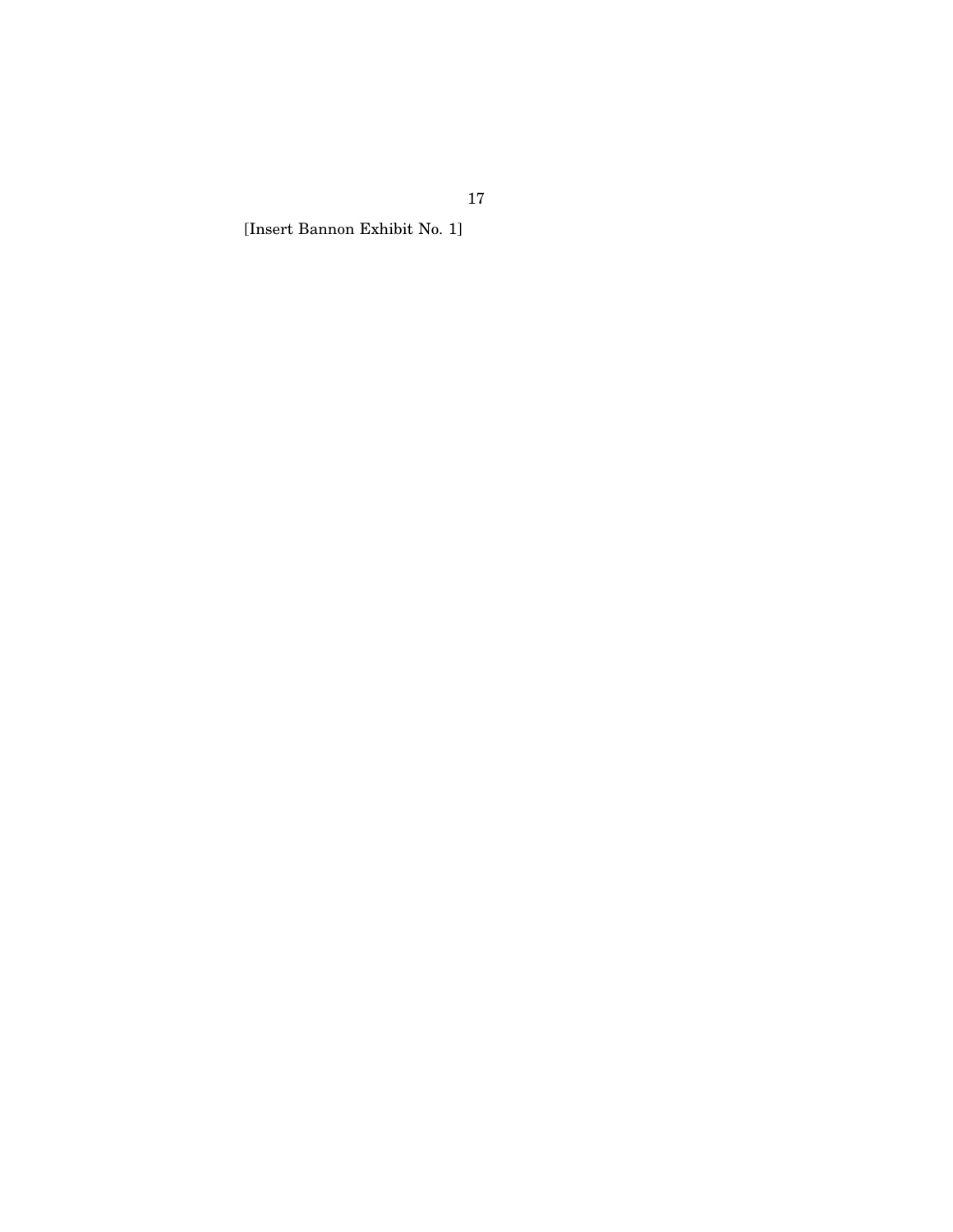Mr. TONOLLI. I will mark as exhibit 2 and enter into the record an email exchange between \* \* \* \* and Robert Costello, Mr. Bannon's attorney.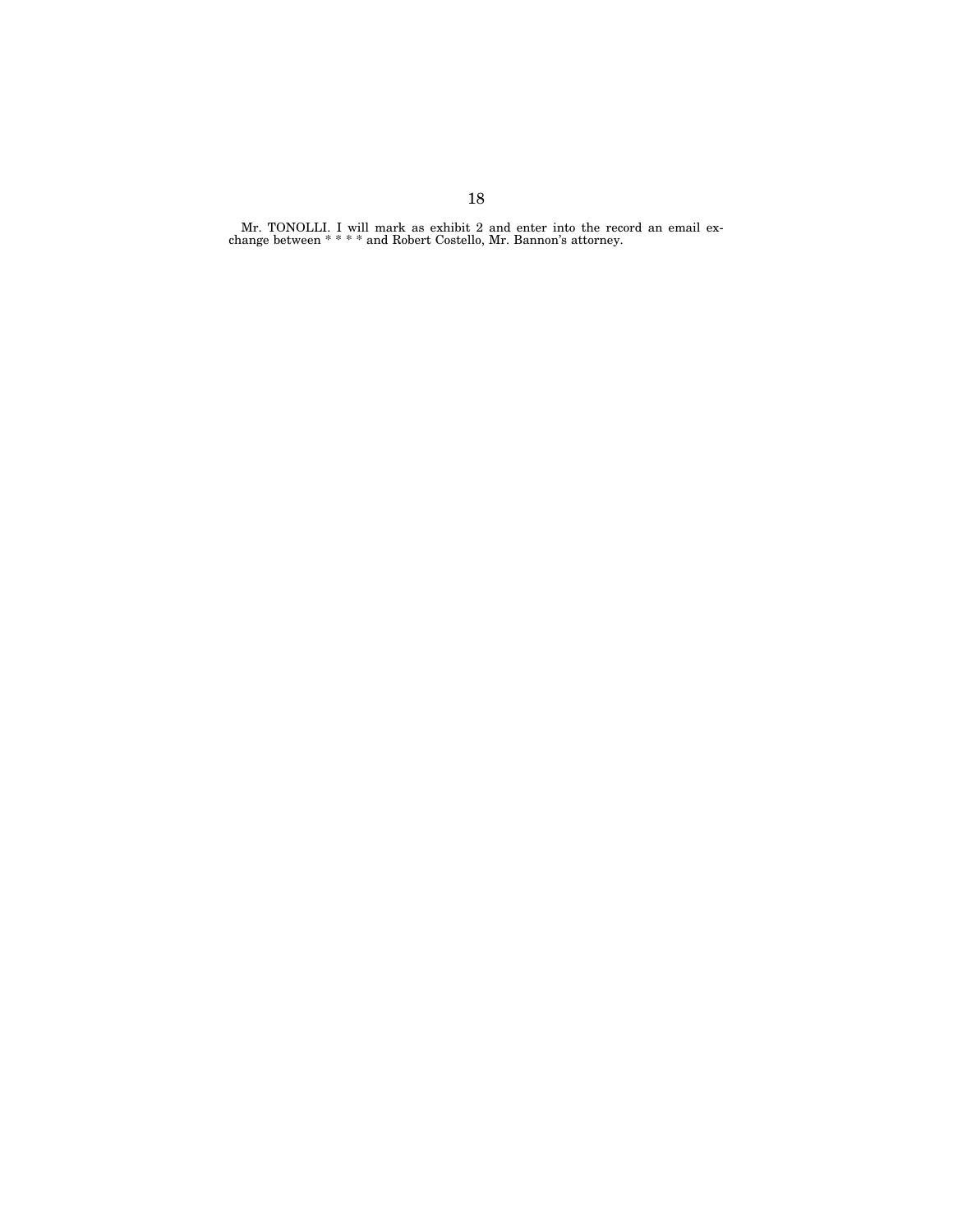[Insert Bannon Exhibit No. 2]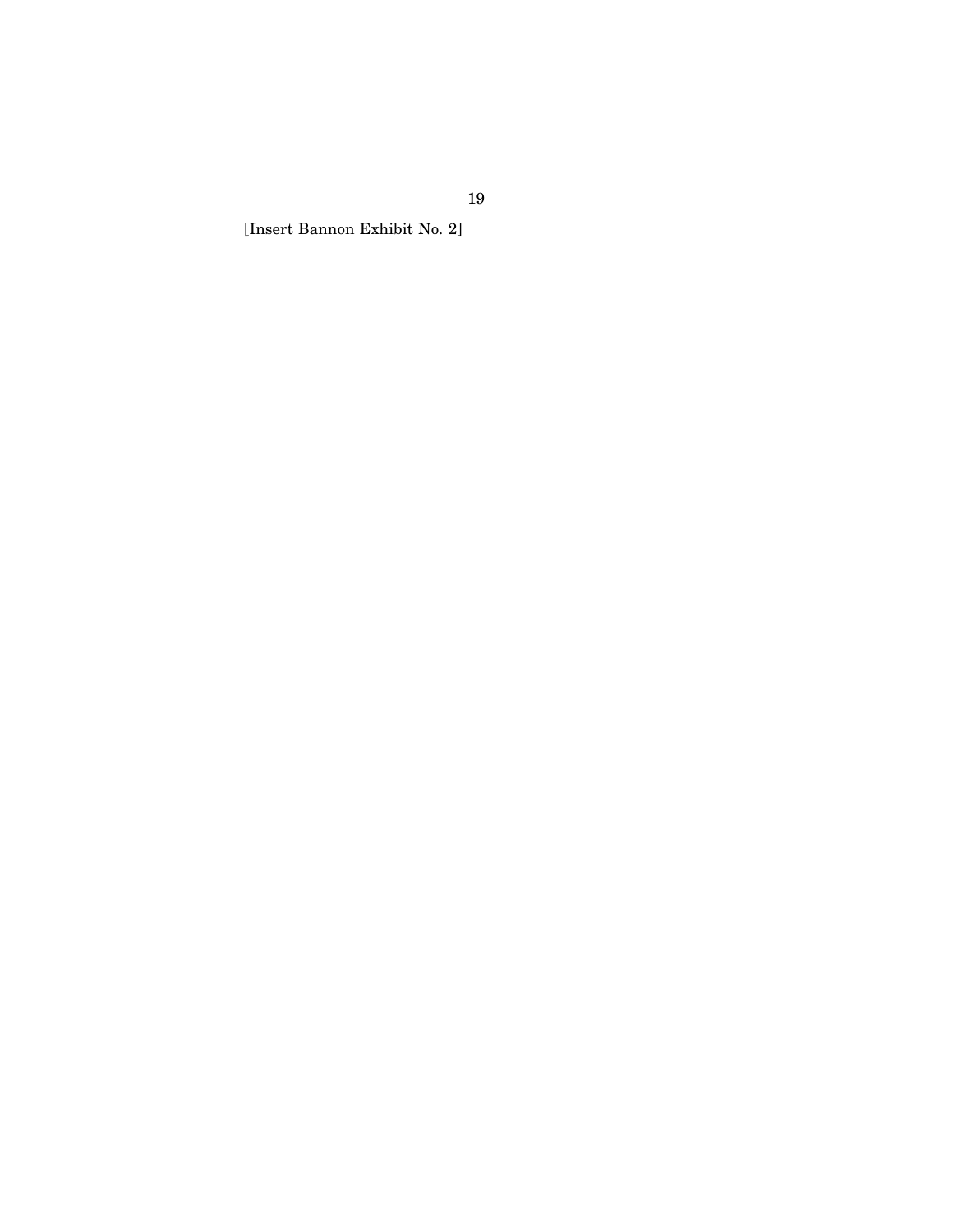Mr. TONOLLI. On September 23, 2021, \* \* \* \* emailed Mr. Costello the subpoena to Mr. Bannon and the accompanying materials included in exhibit 1 and asked whether Mr. Costello was authorized to accept service of the subpoena on Mr. Bannon's behalf.

Mr. Costello replied to \* \* \* \* on September 24, 2021, that he was authorized to accept service of the subpoena on Mr. Bannon's behalf.

I will mark as exhibit 3 and enter into the record a letter Mr. Costello sent to \* \* \* \* on October 7, 2021.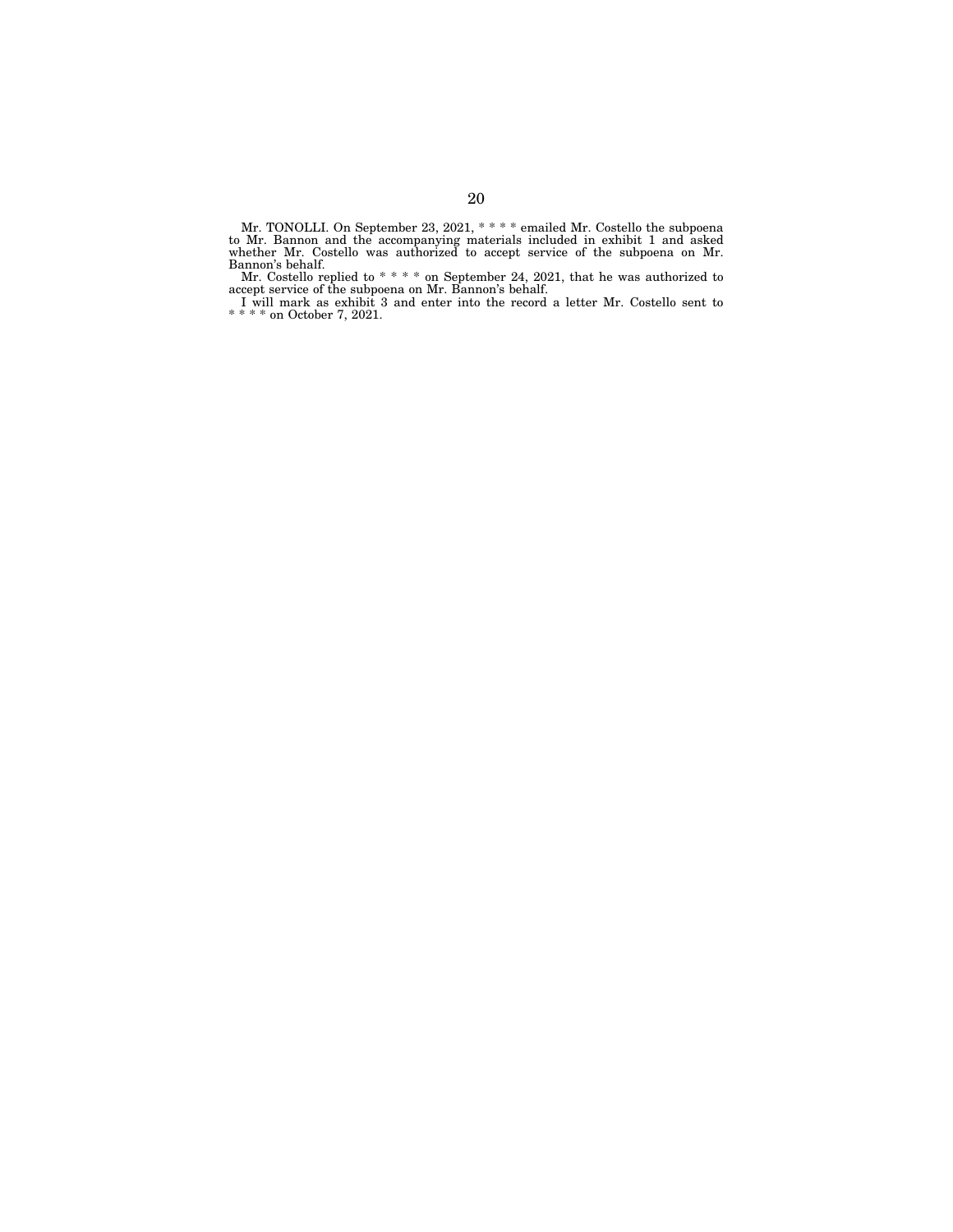[Insert Bannon Exhibit No. 3]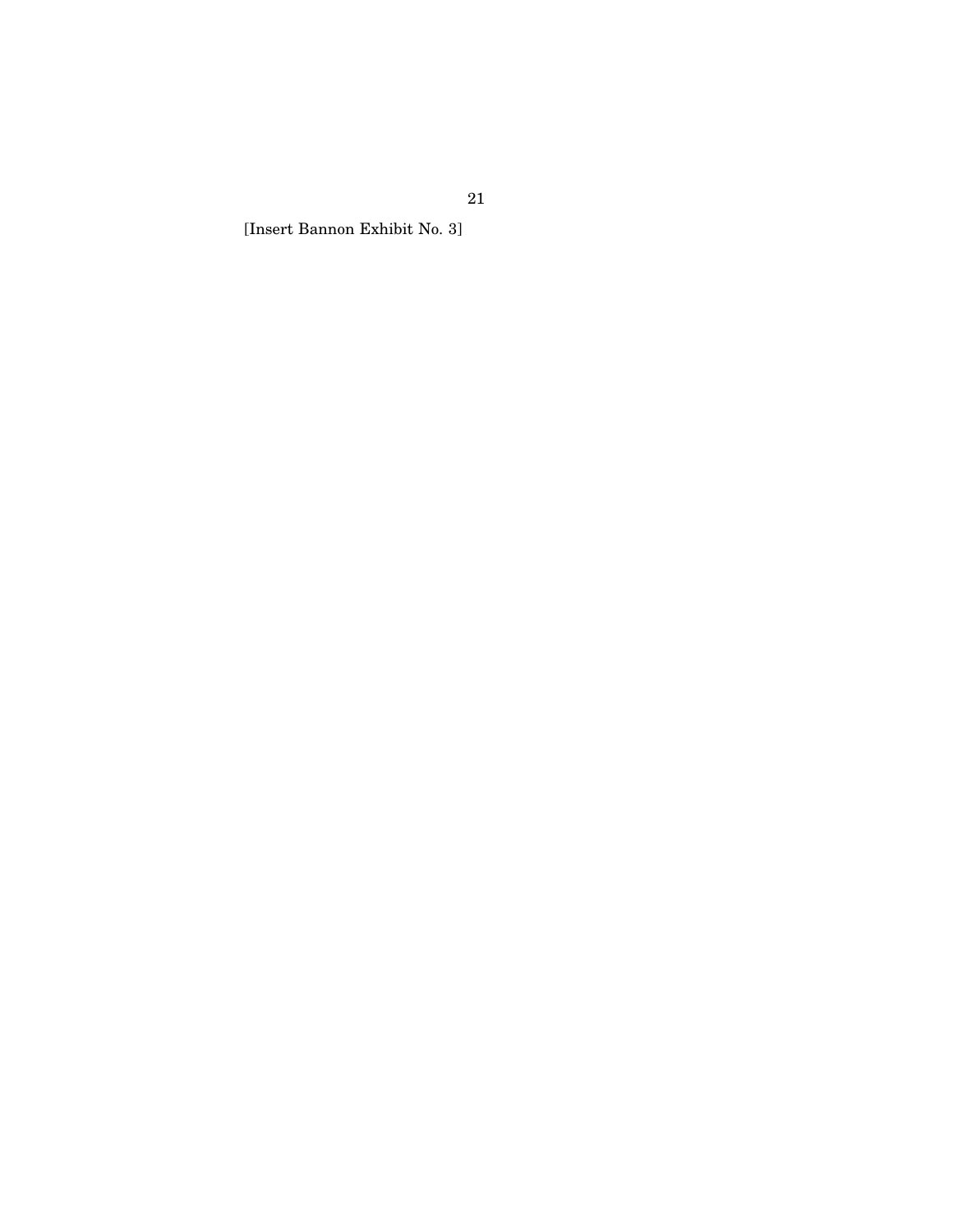Mr. TONOLLI. In sum and substance, the letter states that Mr. Bannon is, ''legally unable to comply with your subpoena requests for documents and testimony,'' because President Trump's attorney informed Mr. Costello by letter, dated October 6, 2021, that President Trump is invoking executive privilege, ''to the fullest extent permitted by law,'' and instructing Mr. Bannon not to provide documents or testimony, "concerning privileged material," in response to the Select Committee's sub-

poena. I will mark as exhibit 4 and enter into the record a letter that Chairman THOMP-SON sent to Mr. Costello in response on October 8, 2021.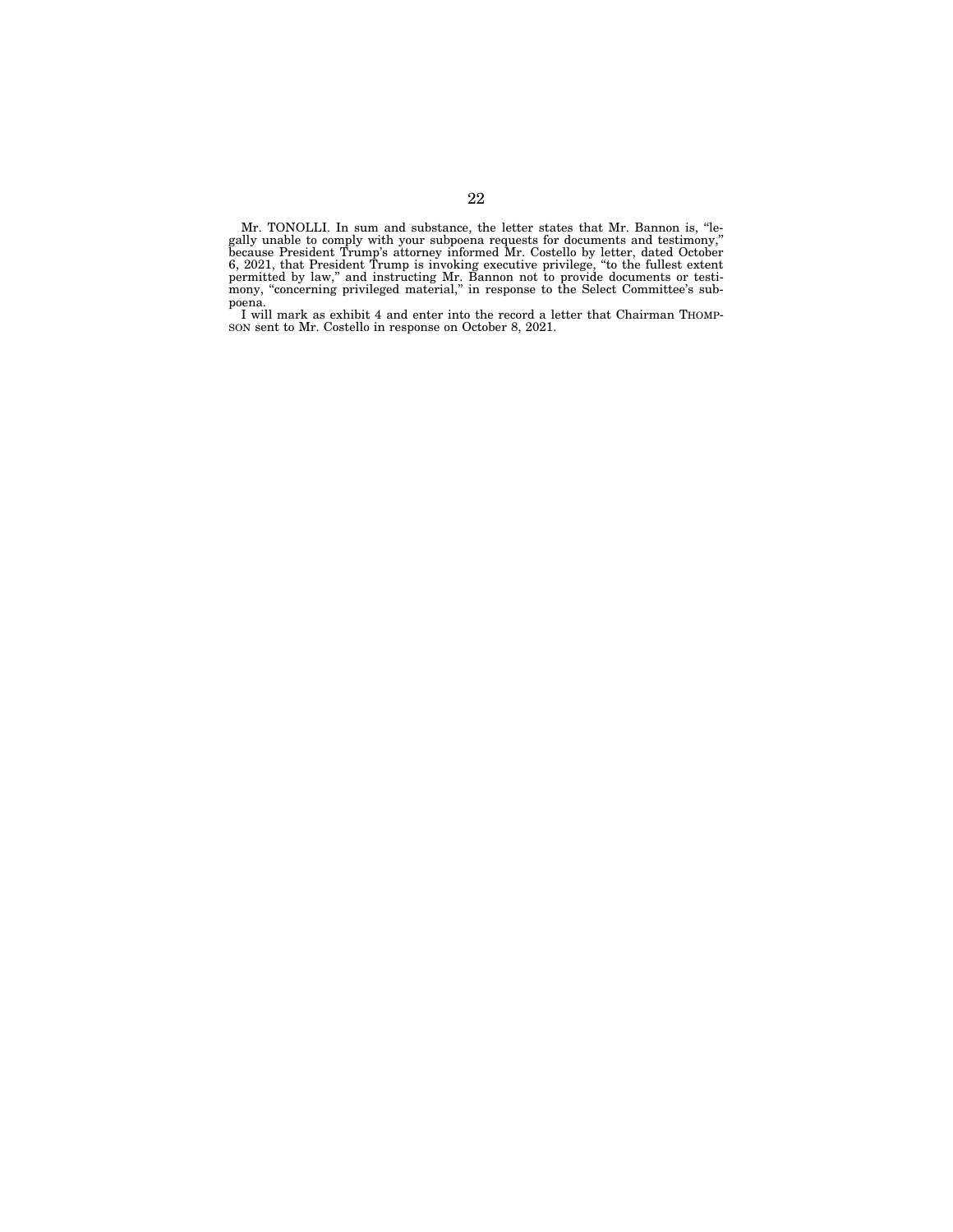[Insert Bannon Exhibit No. 4]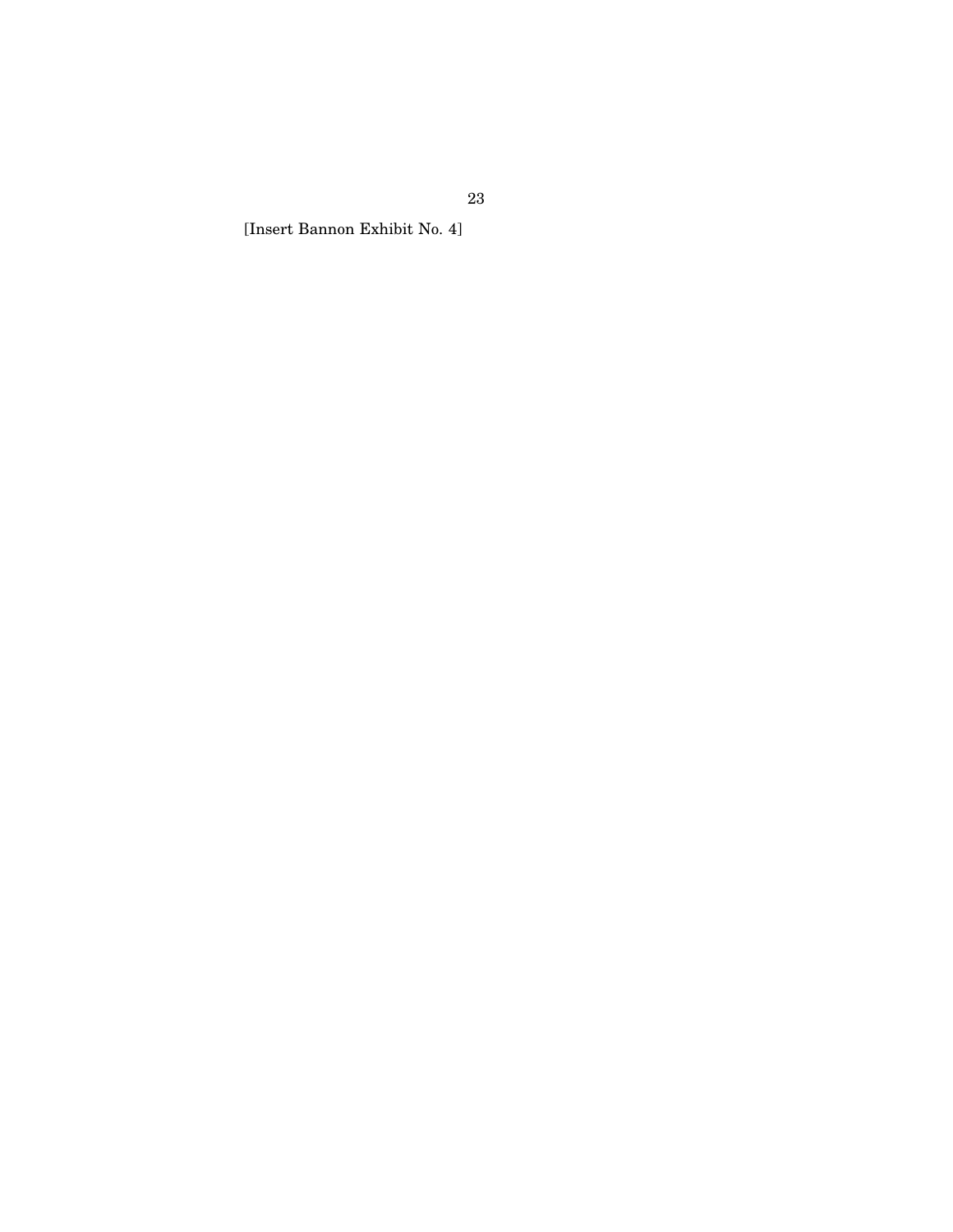Mr. TONOLLI. And I'll take a brief pause to recognize that Mr. SCHIFF has joined us.

Turning back to the letter that Chairman THOMPSON sent on October 8th, in sum and substance, the response states that Mr. Costello's, ''letter relies on an apparent instruction from former President Donald Trump that appears limited to requesting instruction from former President Donald Trump that appears limited to requesting that Mr. Bannon not disclose privileged information. Despite this limited instruction, your letter takes the inappropriate position that Mr. Bannon will not comply with any request for information or testimony sought by the Select Committee. Moreover, Mr. Trump's stated 'intention to assert those executive privileges' that may or may not belong to him does not provide a legal basis for Mr. Bannon's refusal to comply with the subpoena.''

The letter states the Select Committee's expectation that Mr. Bannon would appear today for the deposition and respond fully to the Select Committee's questions and to state for the record any objections to particular questions for the Select Committee's consideration and possible judicial review.

The letter concludes by advising that the Select Committee will view Mr. Bannon's failure to respond to the subpoena as, ''willful noncompliance,'' that would force the Select Committee to consider invoking the contempt of Congress procedures entitled to United States Code, sections 192 and 194, which could result in a referral from the House to the Department of Justice for criminal charges as well as the possibility of a civil action against Mr. Bannon personally to enforce the subpoena.

I will mark as a final exhibit, exhibit 5, and enter into the record a reply letter that Mr. Costello sent to Chairman THOMPSON, the evening of October 13, 2021.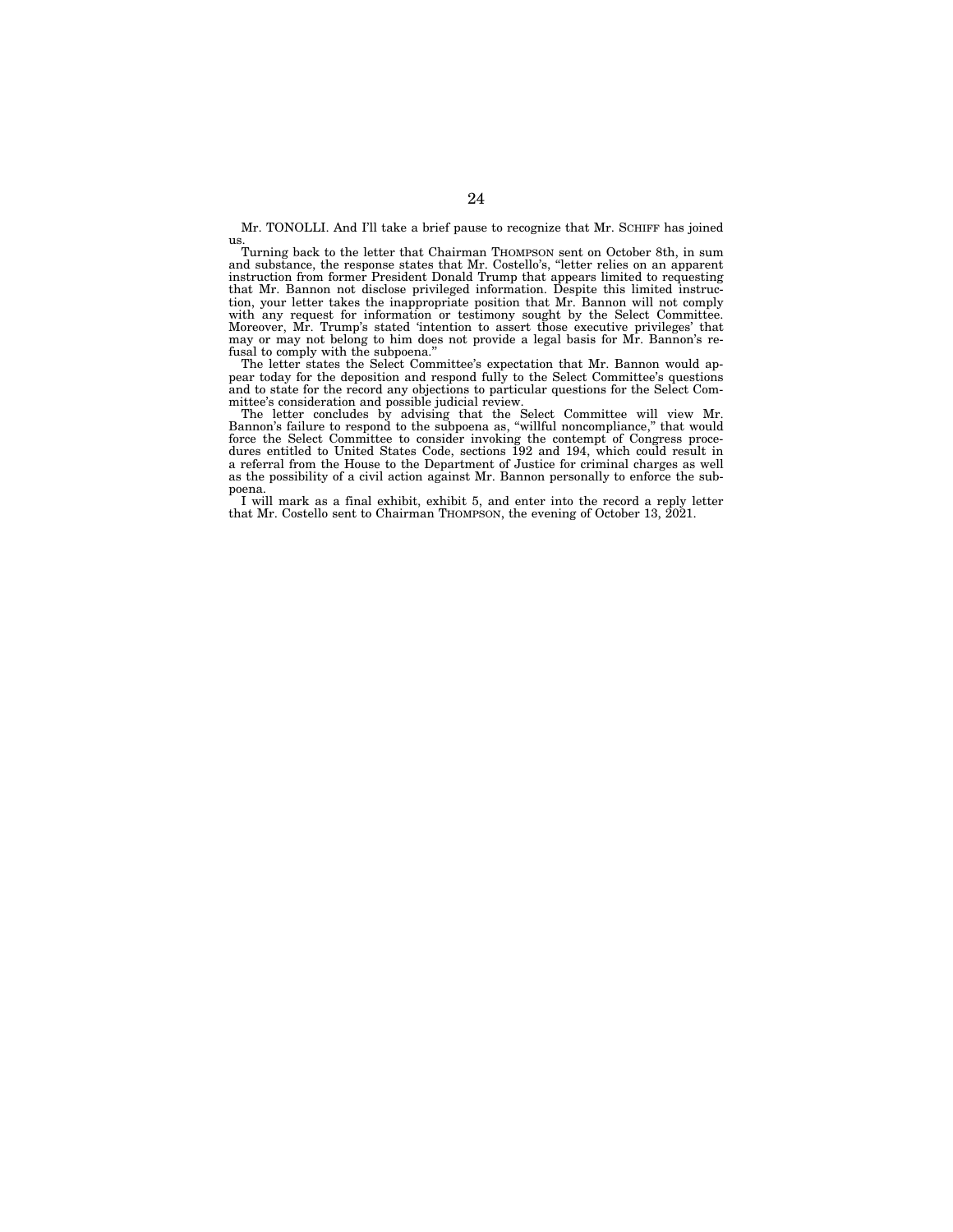[Insert Bannon Exhibit No. 5]